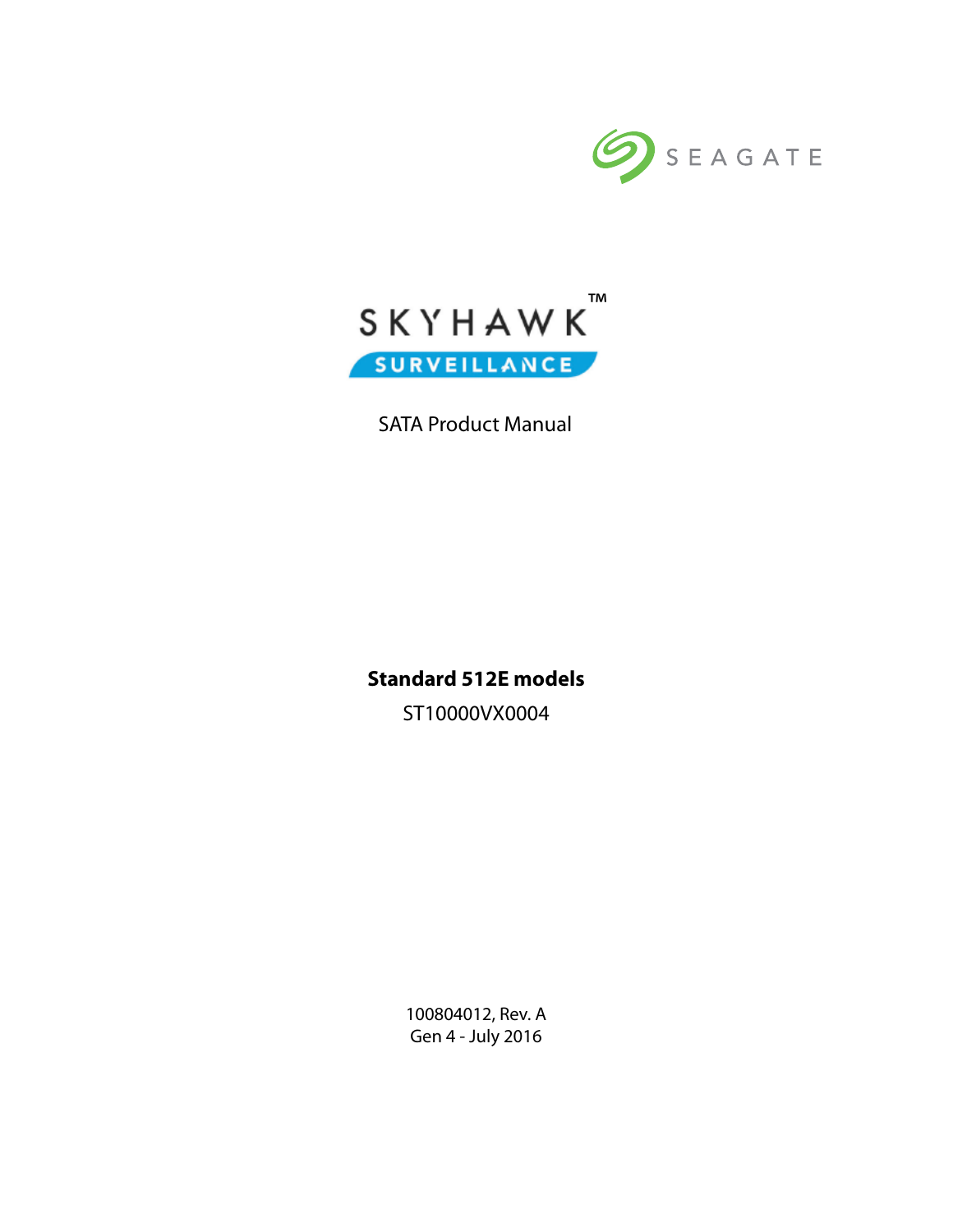## **Document Revision History**

| <b>Revision</b> | <b>Date</b> | Pages affected and Description of changes |
|-----------------|-------------|-------------------------------------------|
| Rev. A          |             | 07/08/2016 Initial release.               |

#### **© 2016 Seagate Technology LLC. All rights reserved.**

Publication number: 100804012, Rev. A July 2016

No part of this publication may be reproduced in any form without written permission of Seagate Technology LLC.

Call 877-PUB-TEK1 (877-782-8351) to request permission.

When referring to drive capacity, one gigabyte, or GB, equals one billion bytes and one terabyte, or TB, equals one trillion bytes. Your computer's operating system may use a different standard of measurement and report a lower capacity. In addition, some of the listed capacity is used for formatting and other functions, and thus will not be available for data storage. Actual quantities will vary based on various factors, including file size, file format, features and application software. Actual data rates may vary depending on operating environment and other factors. The export or re-export of hardware or software containing encryption may be regulated by the U.S. Department of Commerce, Bureau of Industry and Security (for more information, visit [www.bis.doc.gov\)](http://www.bis.doc.gov), and controlled for import and use outside of the U.S. Seagate reserves the right to change, without notice, product offerings or specifications.

Seagate, Seagate Technology and the Spiral logo are registered trademarks of Seagate Technology LLC in the United States and/or other countries. PowerChoice, SeaTools and SkyHawk are either trademarks or registered trademarks of Seagate Technology LLC or one of its affiliated companies in the United States and/or other countries. All other trademarks or registered trademarks are the property of their respective owners.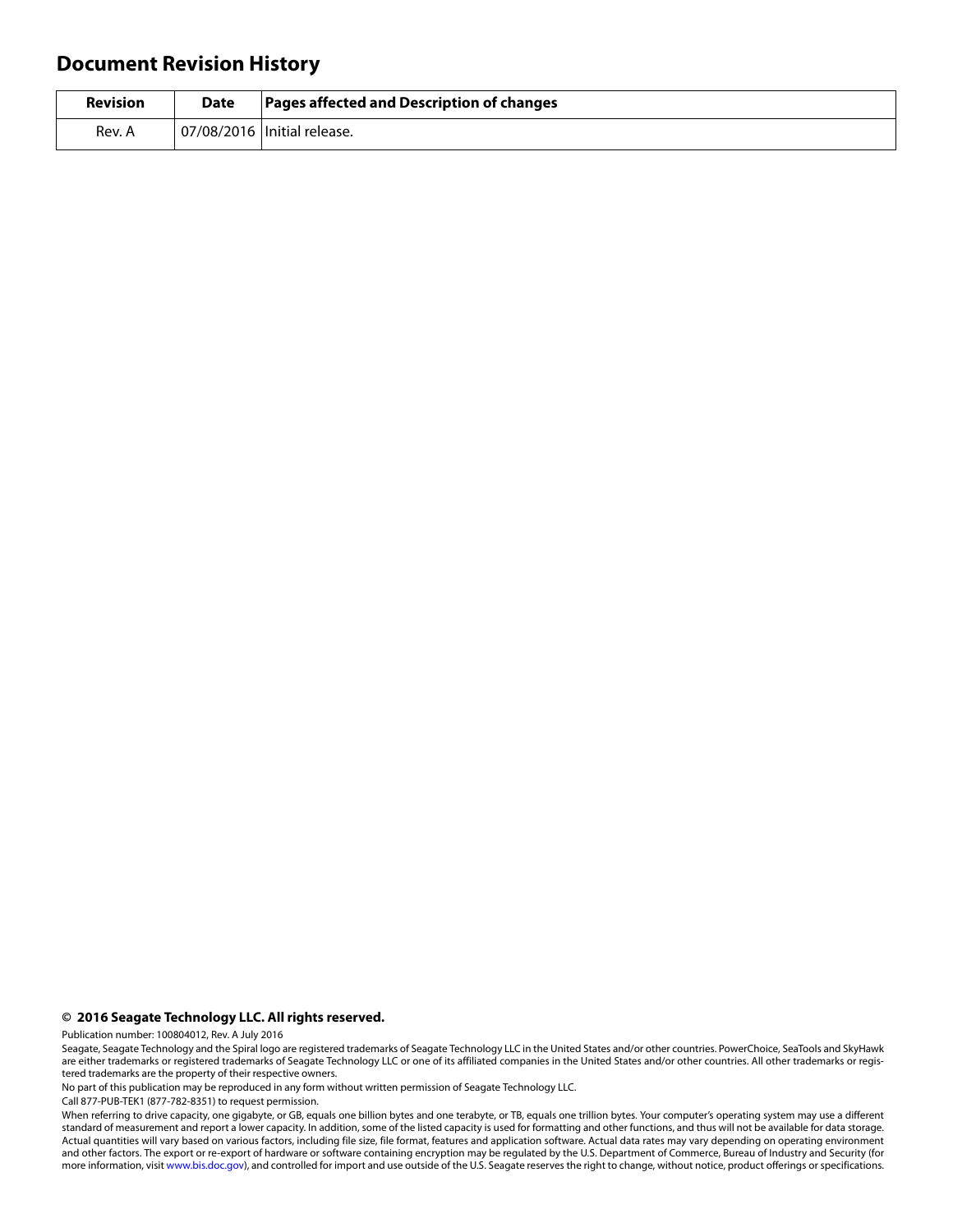# Contents

| 1.0 |      |        |                                                                         |
|-----|------|--------|-------------------------------------------------------------------------|
|     | 1.1  |        |                                                                         |
| 2.0 |      |        |                                                                         |
|     | 2.1  |        |                                                                         |
|     | 2.2  |        |                                                                         |
|     |      | 2.2.1  |                                                                         |
|     | 2.3  |        |                                                                         |
|     | 2.4  |        |                                                                         |
|     | 2.5  |        |                                                                         |
|     |      | 2.5.1  |                                                                         |
|     |      | 2.5.2  |                                                                         |
|     |      | 2.5.3  |                                                                         |
|     |      | 2.5.4  |                                                                         |
|     | 2.6  |        |                                                                         |
|     |      | 2.6.1  |                                                                         |
|     |      | 2.6.2  |                                                                         |
|     |      | 2.6.3  |                                                                         |
|     |      | 2.6.4  |                                                                         |
|     |      | 2.6.5  |                                                                         |
|     | 2.7  |        |                                                                         |
|     | 2.8  |        |                                                                         |
|     | 2.9  |        |                                                                         |
|     | 2.10 |        |                                                                         |
|     |      | 2.10.1 | Annualized Failure Rate (AFR) and Mean Time Between Failures (MTBF)  17 |
|     |      | 2.10.2 |                                                                         |
|     |      | 2.10.3 |                                                                         |
|     | 2.11 |        |                                                                         |
|     |      | 2.11.1 |                                                                         |
|     |      | 2.11.2 |                                                                         |
|     |      | 2.11.3 |                                                                         |
|     | 2.12 |        |                                                                         |
|     |      | 2.12.1 | European Union Restriction of Hazardous Substances (RoHS) Directive 19  |
|     |      | 2.12.2 |                                                                         |
|     | 2.13 |        |                                                                         |
|     | 2.14 |        |                                                                         |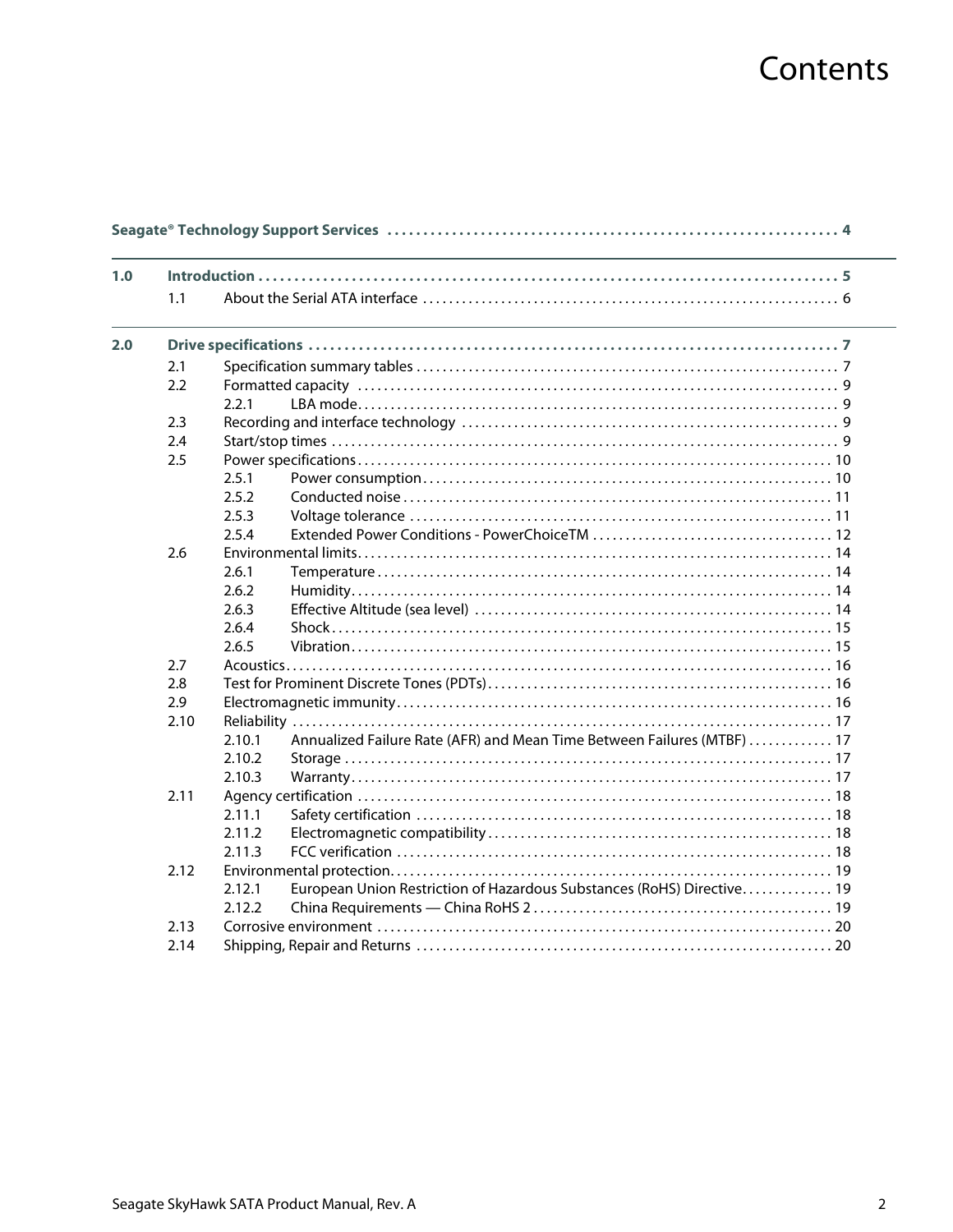# **Contents**

| 3.0 |            |     |  |
|-----|------------|-----|--|
|     | 3.1        |     |  |
|     | 3.2        |     |  |
|     | 3.3        |     |  |
|     | 3.4        |     |  |
|     |            | 341 |  |
| 4.0 |            |     |  |
|     | 4.1        |     |  |
|     | 4.2<br>4.3 |     |  |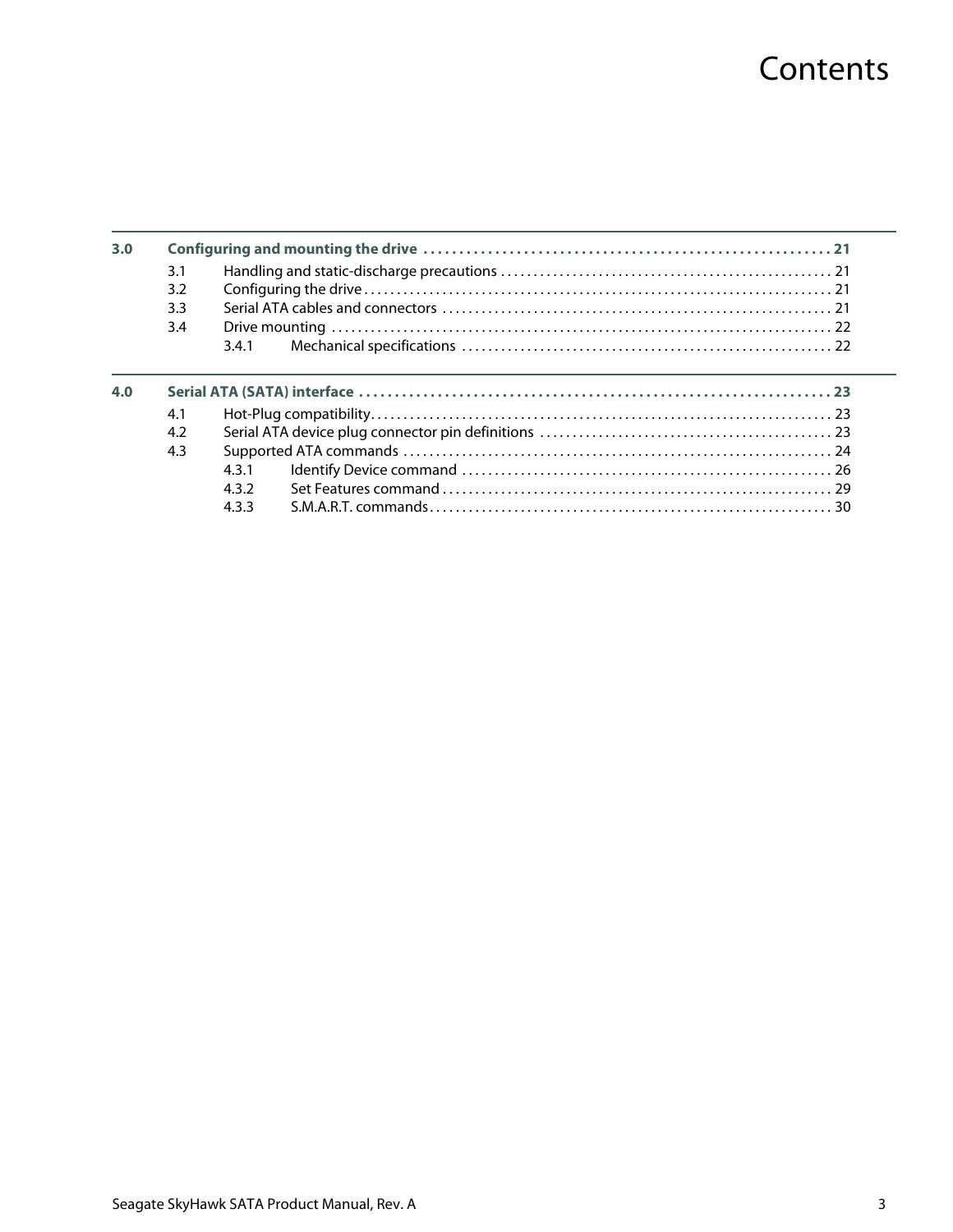# Seagate® Technology Support Services

<span id="page-4-0"></span>For information regarding online support and services, visit: [http://www.sea](http://www.seagate.com/contacts/)gate.com/contacts/ [For information regarding Warranty Support, visit:](http://www.seagate.com/support/warranty-and-replacements/) http://www.seagate.com/support/warranty-and-replacements/ For information regarding data recovery services, visit: [http://www.sea](http://www.seagate.com/services-software/data-recovery-services/)gate.com/services-software/data-recovery-services/ [For Seagate OEM, Distribution partner and reseller portals, visit: h](http://www.seagate.com/partners/)ttp://www.seagate.com/partners/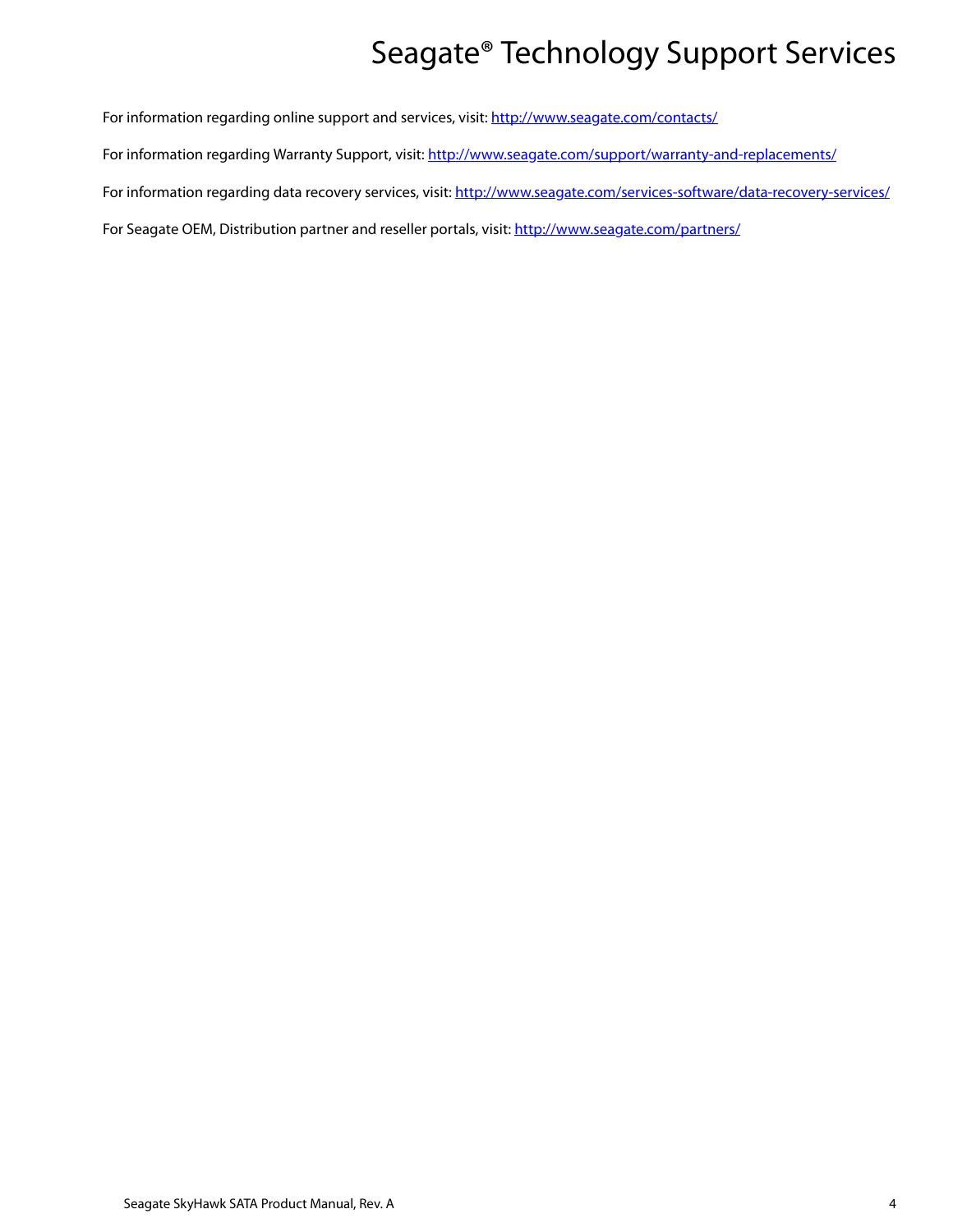## <span id="page-5-0"></span>**1.0 Introduction**

This manual describes the functional, mechanical and interface specifications for the following: Seagate® SkyHawk™ Serial ATA model drives:.

#### **Standard 512E models**

ST10000VX0004

These drives provide the following key features:

- 1M hour MTBF designed for high write duty cycle across SkyHawk
- 256 MB data buffer
- 7200 RPM spindle speed
- ATA AV Command support streaming video command support across SkyHawk
- Best-in-class acoustic performance means virtually silent operation
- Built-in error recovery for non-stop video streaming
- Compliant with RoHS requirements in China and Europe
- Full-track multiple-sector transfer capability without local processor intervention
- High instantaneous (burst) data-transfer rates (up to 600MB per second)
- Low activity power
- Native Command Queuing with command ordering to increase performance in demanding applications
- Performance-tuned for seamless video applications
- PowerChoice™ for selectable power savings
- Reliability for 24×7 video surveillance applications
- Rotational Vibration mitigation of system level rotational vibration inside SkyHawk
- SeaTools® diagnostic software performs a drive self-test that eliminates unnecessary drive returns
- State-of-the-art cache and on-the-fly error-correction algorithms
- Streaming video optimization consistent command completion times & ERC support across SkyHawk
- Support for S.M.A.R.T. drive monitoring and reporting
- Supports "8+" drive bays
- Supports ATA8 streaming commands
- Supports latching SATA cables and connectors
- Supports up to 64 cameras
- TGMR recording technology provides the drives with increased areal density
- Thermal monitoring and reporting for 24×7 operations
- Top Cover Attached motor for excellent vibration tolerance
- Transient power on management  $-$  <=1.8A spin-up current
- Uncompromising reliability supports flexible surveillance design with case temperatures up to 70ºC
- Workload ratings of 180TB/year
- Worldwide Name (WWN) capability uniquely identifies the drive

Seagate recommends validating the configuration with the selected HBA/RAID<br>
controller manufacturer to ensure use of full capacity is supported controller manufacturer to ensure use of full capacity is supported.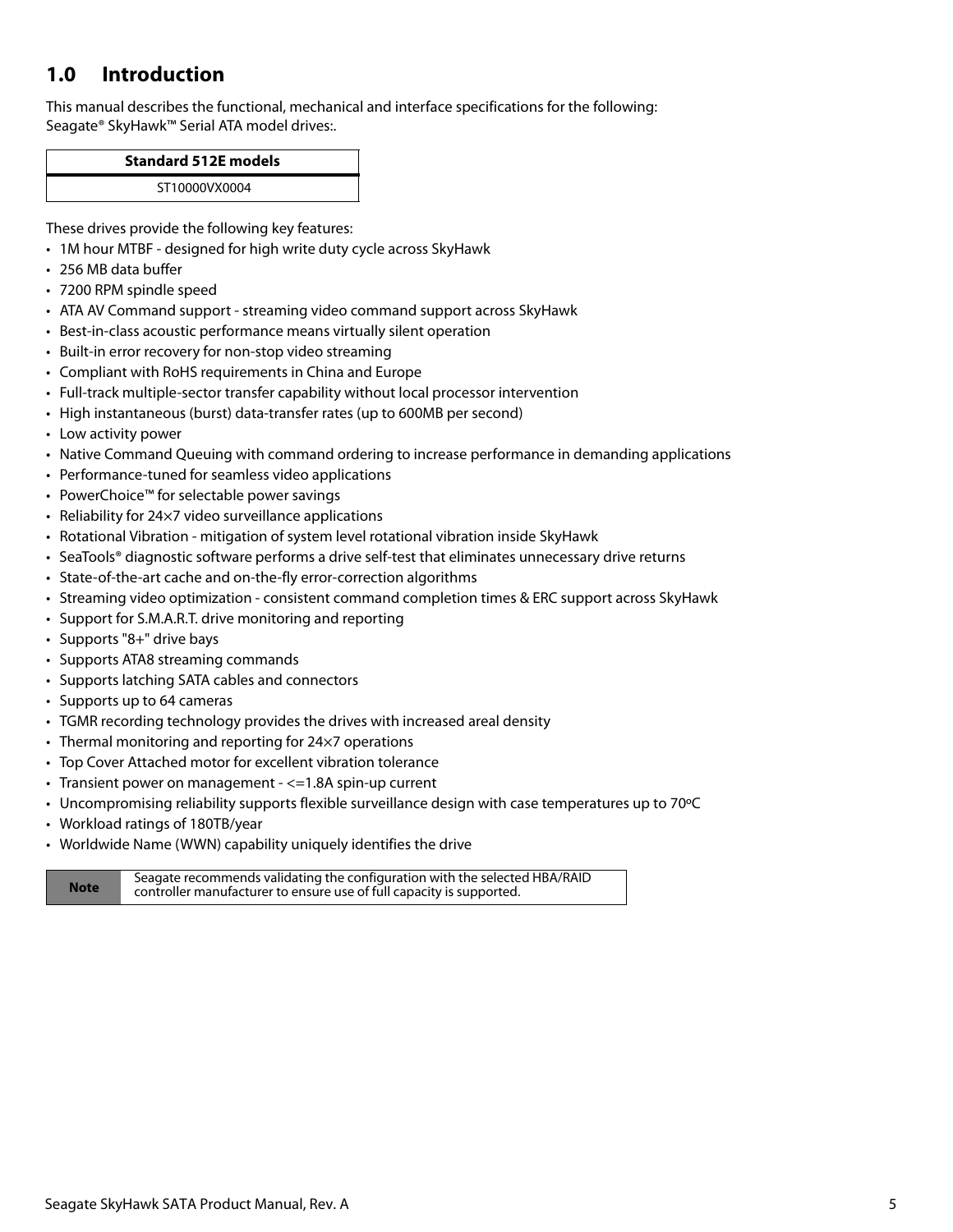## <span id="page-6-0"></span>**1.1 About the Serial ATA interface**

The Serial ATA interface provides several advantages over the traditional (parallel) ATA interface. The primary advantages include:

- Easy installation and configuration with true plug-and-play connectivity. It is not necessary to set any jumpers or other configuration options.
- Thinner and more flexible cabling for improved enclosure airflow and ease of installation.
- Scalability to higher performance levels.

In addition, Serial ATA makes the transition from parallel ATA easy by providing legacy software support. Serial ATA was designed to allow users to install a Serial ATA host adapter and Serial ATA disk drive in the current system and expect all of the existing applications to work as normal.

The Serial ATA interface connects each disk drive in a point-to-point configuration with the Serial ATA host adapter. There is no master/slave relationship with Serial ATA devices like there is with parallel ATA. If two drives are attached on one Serial ATA host adapter, the host operating system views the two devices as if they were both "masters" on two separate ports. This essentially means both drives behave as if they are Device 0 (master) devices.

| <b>Note</b> | The host adapter may, optionally, emulate a master/slave environment to host software where two devices on<br>separate Serial ATA ports are represented to host software as a Device 0 (master) and Device 1 (slave) accessed at  <br>the same set of host bus addresses. A host adapter that emulates a master/slave environment manages two sets l<br>of shadow registers. This is not a typical Serial ATA environment. |
|-------------|----------------------------------------------------------------------------------------------------------------------------------------------------------------------------------------------------------------------------------------------------------------------------------------------------------------------------------------------------------------------------------------------------------------------------|
|-------------|----------------------------------------------------------------------------------------------------------------------------------------------------------------------------------------------------------------------------------------------------------------------------------------------------------------------------------------------------------------------------------------------------------------------------|

The Serial ATA host adapter and drive share the function of emulating parallel ATA device behavior to provide backward compatibility with existing host systems and software. The Command and Control Block registers, PIO and DMA data transfers, resets, and interrupts are all emulated.

The Serial ATA host adapter contains a set of registers that shadow the contents of the traditional device registers, referred to as the Shadow Register Block. All Serial ATA devices behave like Device 0 devices. For additional information about how Serial ATA emulates parallel ATA, refer to the "Serial ATA: High Speed Serialized AT Attachment" specification. The specification can be downloaded from [www.serialata.or](http://www.serialata.org)g.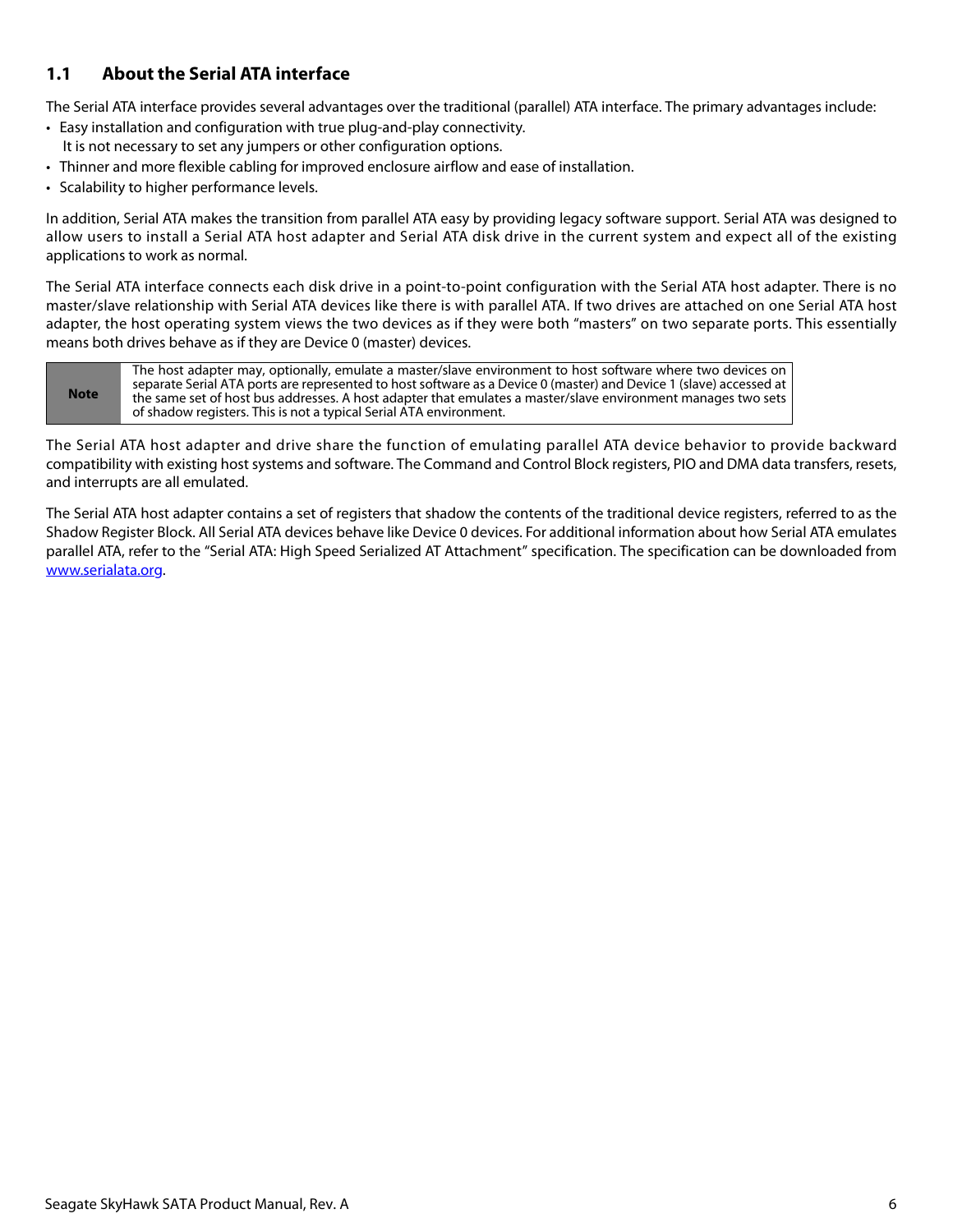## <span id="page-7-0"></span>**2.0 Drive specifications**

Unless otherwise noted, all specifications are measured under ambient conditions, at 25°C, and nominal power. For convenience, the phrases the drive and this drive are used throughout this manual to indicate the following drive models:

| <b>Standard 512E models</b> |
|-----------------------------|
| ST10000VX0004               |
|                             |

## <span id="page-7-1"></span>**2.1 Specification summary tables**

The specifications listed in the following tables are for quick reference. For details on specification measurement or definition, see the appropriate section of this manual.

#### *Table 1 Drive specifications summary*

| <b>Drive specification</b>                             | ST10000VX0004                                                         |  |  |
|--------------------------------------------------------|-----------------------------------------------------------------------|--|--|
| Formatted (512 bytes/sector)*                          | 10TB                                                                  |  |  |
| Guaranteed sectors                                     | (see Section 2.2)                                                     |  |  |
| Heads                                                  | 14                                                                    |  |  |
| <b>Discs</b>                                           | $\overline{7}$                                                        |  |  |
| Bytes per logical sector                               | 512                                                                   |  |  |
| Bytes per physical sector                              | 4096                                                                  |  |  |
| Recording density, KBPI (Kb/in max)                    | 2230                                                                  |  |  |
| Track density, KTPI (ktracks/in avg.)                  | 386                                                                   |  |  |
| Areal density, (Gb/in <sup>2</sup> avg)                | 867                                                                   |  |  |
| Spindle speed (RPM)                                    | 7200                                                                  |  |  |
| Internal data transfer rate (Mb/s max)                 | 2695                                                                  |  |  |
| Max sustained transfer rate, OD read (MB/s)            | 210                                                                   |  |  |
| I/O data-transfer rate (MB/s max)                      | 600                                                                   |  |  |
| ATA data-transfer modes supported                      | PIO modes 0-4<br>Multiword DMA modes 0-2<br>Ultra DMA modes 0-6       |  |  |
| Cache buffer                                           | 256MB                                                                 |  |  |
| Weight: (maximum)                                      | 650g (1.43 lb)                                                        |  |  |
| Average latency                                        | 4.16ms                                                                |  |  |
| Power-on to ready (sec) (typ/max)                      | 20/30                                                                 |  |  |
| Standby to ready (sec) (typ/max)                       | 20/30                                                                 |  |  |
| Startup current (typical) 12V (peak)                   | $\leq 1.8A$                                                           |  |  |
| Voltage tolerance (including noise)                    | $5V \pm 5%$<br>12V ±10%                                               |  |  |
| Non-Operating (Ambient °C)                             | $-40^\circ$ to 70 $^\circ$                                            |  |  |
| Operating ambient temperature (min °C)                 | $5^{\circ}$                                                           |  |  |
| Operating temperature (drive case max °C)              | $70^\circ$ <sup>+</sup>                                               |  |  |
| Temperature gradient (°C per hour max)                 | 20°C (operating)<br>30°C (non-operating)                              |  |  |
| Relative humidity                                      | 5% to 95% (operating)<br>5% to 95% (non-operating)                    |  |  |
| Relative humidity gradient                             | 30% per hour max                                                      |  |  |
| Altitude, operating                                    | $-304.8$ m to 3.048 m<br>$(-1000 \text{ ft to } 10,000 + \text{ ft})$ |  |  |
| Altitude, non-operating<br>(below mean sea level, max) | -304.8 m to 12,192 m<br>$(-1000$ ft to $40,000+$ ft)                  |  |  |
| Operational Shock (max at 2 ms)                        | Read 70 Gs / Write 40 Gs                                              |  |  |
| Non-Operational Shock (max at 2 ms)                    | 250 Gs                                                                |  |  |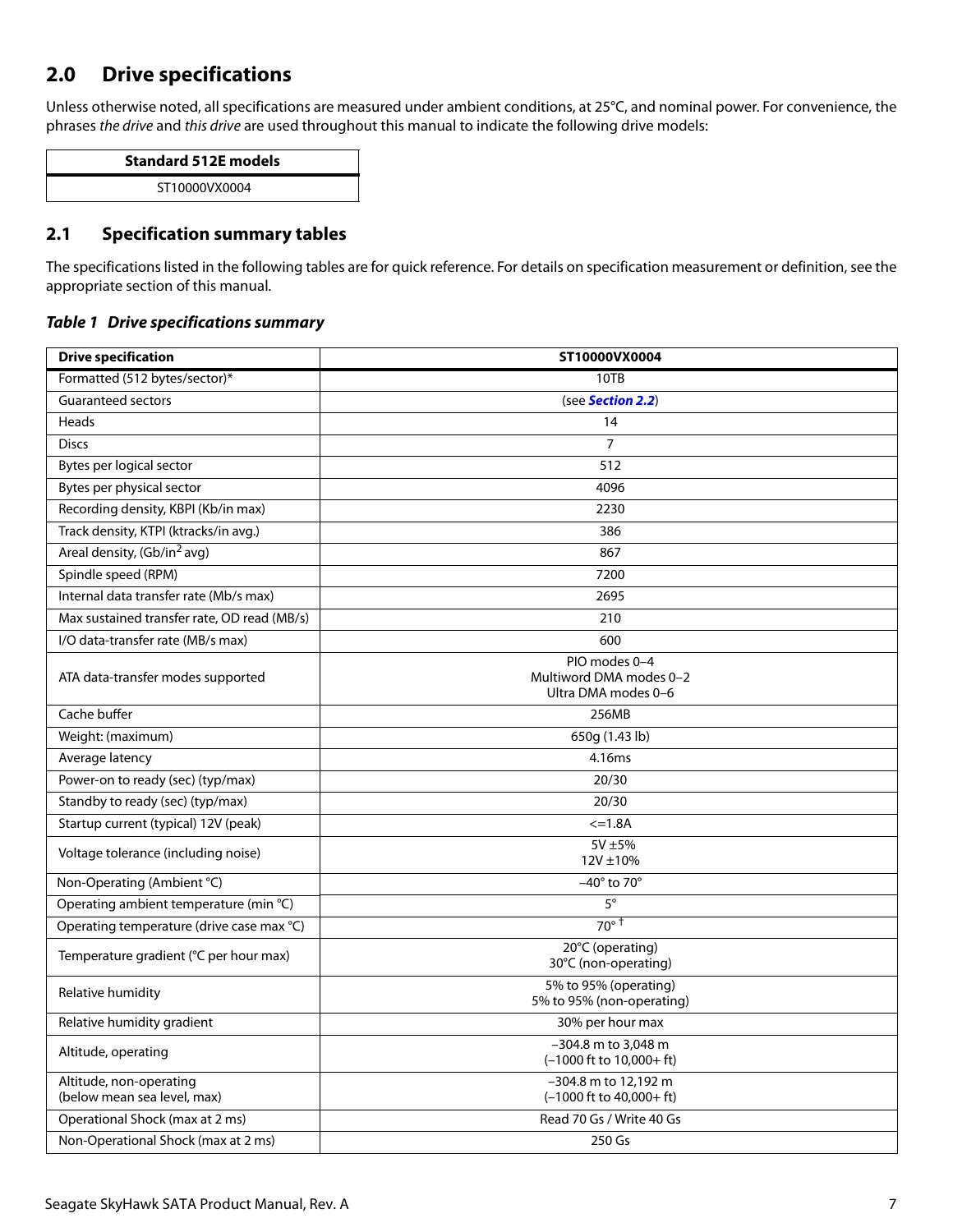| <b>Drive specification</b>                                              | ST10000VX0004                                                                                                                                                                                                                                                                                                                                                                                                                         |  |  |
|-------------------------------------------------------------------------|---------------------------------------------------------------------------------------------------------------------------------------------------------------------------------------------------------------------------------------------------------------------------------------------------------------------------------------------------------------------------------------------------------------------------------------|--|--|
| Vibration, operating                                                    | 5-22 Hz: 0.25 Gs, Limited displacement<br>22-350 Hz: 0.50 Gs<br>350-500 Hz: 0.25 Gs                                                                                                                                                                                                                                                                                                                                                   |  |  |
| Operation Rotational vibration                                          | 20-1500Hz: 12.5 rads/s <sup>2</sup>                                                                                                                                                                                                                                                                                                                                                                                                   |  |  |
| Vibration, non-operating                                                | 2-500 Hz: 2.27 Grms ref                                                                                                                                                                                                                                                                                                                                                                                                               |  |  |
| Drive acoustics, sound power (bels)                                     |                                                                                                                                                                                                                                                                                                                                                                                                                                       |  |  |
| $Idle**$                                                                | 2.8 (typical)<br>$3.0$ (max)                                                                                                                                                                                                                                                                                                                                                                                                          |  |  |
| Performance seek                                                        | 3.2 (typical)<br>$3.4$ (max)                                                                                                                                                                                                                                                                                                                                                                                                          |  |  |
| Non-recoverable read errors                                             | 1 sector per 10 <sup>15</sup> bits read                                                                                                                                                                                                                                                                                                                                                                                               |  |  |
| Annualized Failure Rate (AFR)                                           | 0.88% based on 8760 POH                                                                                                                                                                                                                                                                                                                                                                                                               |  |  |
| <b>Rated Workload</b>                                                   | Average annualized workload rating: <180TB/year<br>The AFR specification for the product assumes the I/O workload does not exceed the average<br>annualized workload rate limit of 180 TB/year. Workloads exceeding the annualized rate may<br>degrade the product AFR and impact reliability as experienced by the particular application. The<br>average annualized workload rate limit is in units of TB per calendar year.        |  |  |
| Warranty                                                                | To determine the warranty for a specific drive, use a web browser to access the following web<br>page: http://www.seagate.com/support/warranty-and-replacements/.<br>From this page, click on the "Is my Drive under Warranty" link. The following are required to be<br>provided: the drive serial number, model number (or part number) and country of purchase. The<br>system will display the warranty information for the drive. |  |  |
| Load-unload cycles                                                      | 300,000                                                                                                                                                                                                                                                                                                                                                                                                                               |  |  |
| Supports Hotplug operation per<br>Serial ATA Revision 3.2 specification | Yes                                                                                                                                                                                                                                                                                                                                                                                                                                   |  |  |

\* One GB equals one billion bytes when referring to hard drive capacity. Accessible capacity may vary depending on operating environment and formatting.

\*\* During periods of drive idle, some offline activity may occur according to the S.M.A.R.T. specification, which may increase acoustic and power to operational levels.

† Seagate does not recommend operating at sustained case temperatures above 60°C. Operating at higher temperatures will reduce useful life of the product.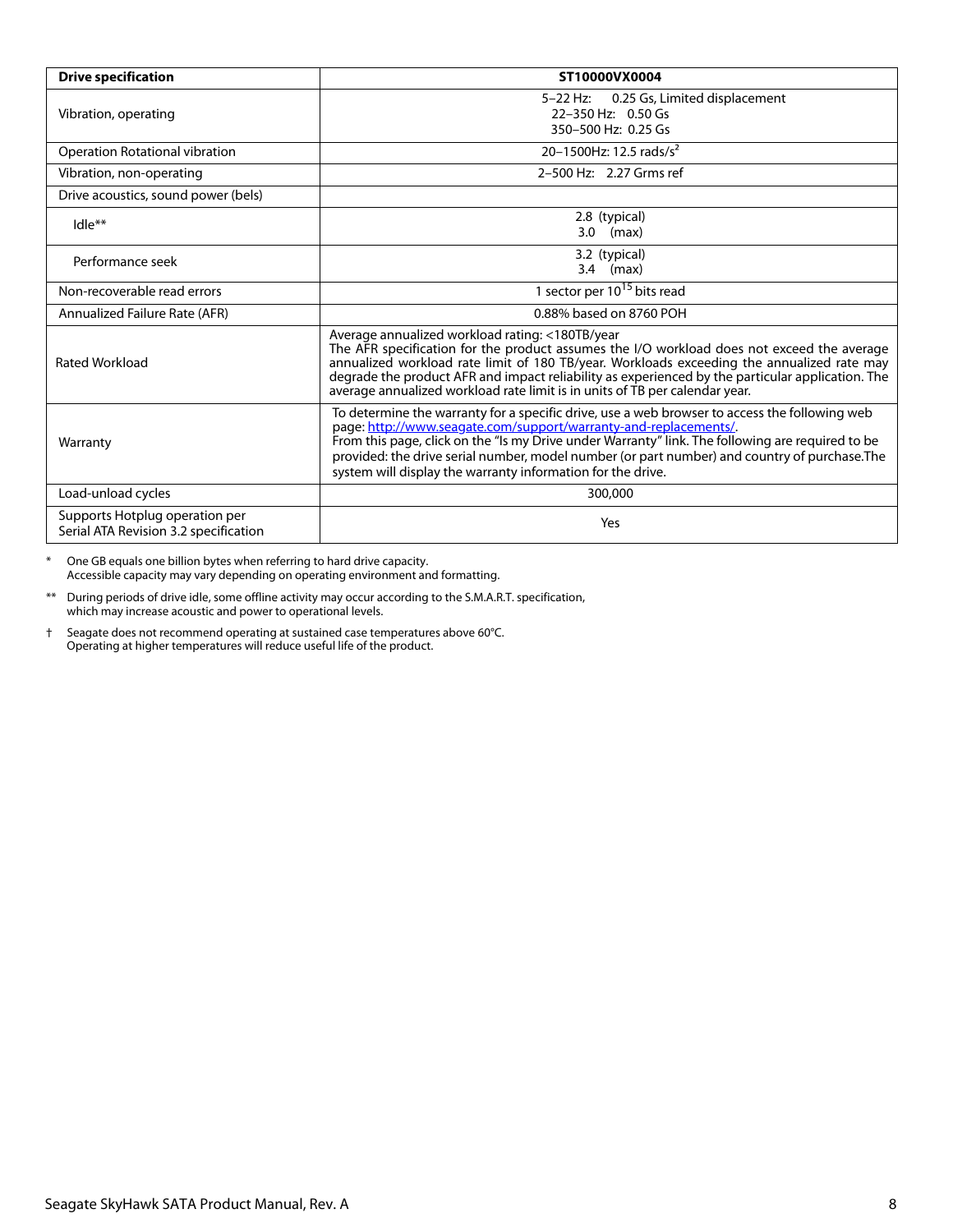## <span id="page-9-0"></span>**2.2 Formatted capacity**

| ST models     | <b>Formatted capacity*</b> | <b>Guaranteed sectors</b> | <b>Bytes per logical sector</b> |  |
|---------------|----------------------------|---------------------------|---------------------------------|--|
| ST10000VX0004 | 10TB                       | 7,814,037,168             | -512                            |  |

\*One GB equals one billion bytes when referring to hard drive capacity. Accessible capacity may vary depending on operating environment and formatting..

| <b>Note</b> | LBA Counts for drive capacities greater than 8TB are calculated based upon the SFF-8447 standard publication.<br>ftp://ftp.seagate.com/sff/SFF-8447.PDF |
|-------------|---------------------------------------------------------------------------------------------------------------------------------------------------------|

#### <span id="page-9-1"></span>**2.2.1 LBA mode**

When addressing these drives in LBA mode, all blocks (sectors) are consecutively numbered from 0 to  $n-1$ , where n is the number of guaranteed sectors as defined above.

See [Section 4.3.1, "Identify Device command"](#page-26-0) (words 60-61 and 100-103) for additional information about 48-bit addressing support of drives with capacities over 137GB.

### <span id="page-9-2"></span>**2.3 Recording and interface technology**

| Interface                              | Serial ATA (SATA)      |
|----------------------------------------|------------------------|
| Recording method                       | Perpendicular          |
| Recording density, KBPI (Kb/in max)    | 2230                   |
| Track density, KTPI (ktracks/in avg)   | 386                    |
| Areal density (Gb/in <sup>2</sup> avg) | 867                    |
| Spindle speed (RPM) $(\pm 0.2\%)$      | 7200                   |
| Internal data transfer rate (Mb/s max) | 2695                   |
| Maximum Sustained transfer rate (MB/s) | 210                    |
| I/O data-transfer rate (MB/s max)      | 600 (Ultra DMA mode 5) |

#### <span id="page-9-3"></span>**2.4 Start/stop times**

| Power-on to Ready (sec) (typ/max) | 20/30 |
|-----------------------------------|-------|
| Standby to Ready (sec) (typ/max)  | 20/30 |
| Ready to spindle stop (sec) (max) | 20    |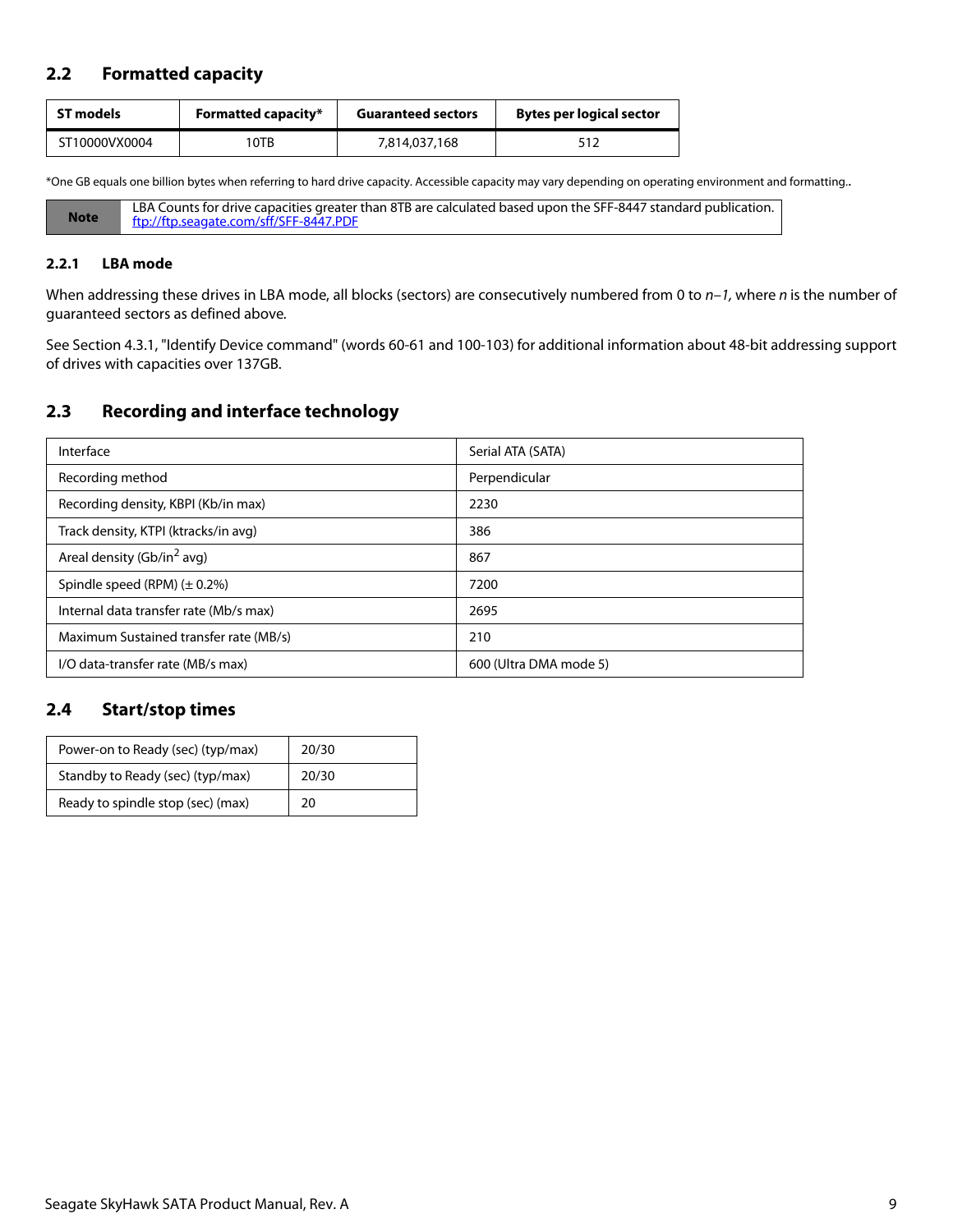## <span id="page-10-0"></span>**2.5 Power specifications**

The drive receives DC power (+5V or +12V) through a native SATA power connector. See Figure [3](#page-21-4) on [page 21](#page-21-4).

#### <span id="page-10-1"></span>**2.5.1 Power consumption**

Power requirements for the drives are listed in Table 2. Typical power measurements are based on an average of drives tested, under nominal conditions, using 5.0V and 12.0V input voltage at 25°C ambient temperature.

#### *Table 2 DC power requirements (10TB)*

|                                                    |       | 6.0Gb mode |              |
|----------------------------------------------------|-------|------------|--------------|
| <b>Voltage</b>                                     | $+5V$ | $+12V$     | <b>Watts</b> |
| <b>Regulation</b>                                  | ± 5%  |            | <b>Total</b> |
| Avg Idle Current*                                  | 0.26  | 0.26       | 4.42         |
| <b>Advanced Idle Current *</b>                     |       |            |              |
| Idle_A                                             | 0.25  | 0.26       | 4.36         |
| Idle_B                                             | 0.16  | 0.18       | 2.98         |
| Idle_C                                             | 0.17  | 0.12       | 2.34         |
| Standby                                            | 0.15  | 0.00       | 0.80         |
| <b>Maximum Start Current</b>                       |       |            |              |
| DC (peak DC)                                       | 0.58  | 1.94       |              |
| AC (Peak DC)                                       | 0.79  | 2.70       |              |
| Delayed Motor Start (DC max)                       | 0.26  | 0.75       |              |
| <b>Operating current (random read 4K16Q):</b>      |       |            |              |
| <b>Typical DC</b>                                  | 0.31  | 0.57       | 8.37         |
| Maximum DC                                         | 0.32  | 0.59       |              |
| Maximum DC (peak)                                  | 0.96  | 2.24       |              |
| <b>Operating current (random write 4K16Q)</b>      |       |            |              |
| <b>Typical DC</b>                                  | 0.32  | 0.56       | 8.31         |
| Maximum DC                                         | 0.33  | 0.57       |              |
| Maximum DC (peak)                                  | 0.70  | 2.26       |              |
| <b>Operating current (sequential read 64K16Q)</b>  |       |            |              |
| <b>Typical DC</b>                                  | 0.65  | 0.28       | 6.59         |
| Maximum DC                                         | 0.67  | 0.28       |              |
| Maximum DC (peak)                                  | 1.11  | 0.71       |              |
| <b>Operating current (sequential write 64K16Q)</b> |       |            |              |
| <b>Typical DC</b>                                  | 0.58  | 0.31       | 6.57         |
| Maximum DC                                         | 0.60  | 0.31       |              |
| Maximum DC (peak)                                  | 0.78  | 0.71       |              |

\*During periods of drive idle, some offline activity may occur according to the S.M.A.R.T. specification, which may increase acoustic and power to operational levels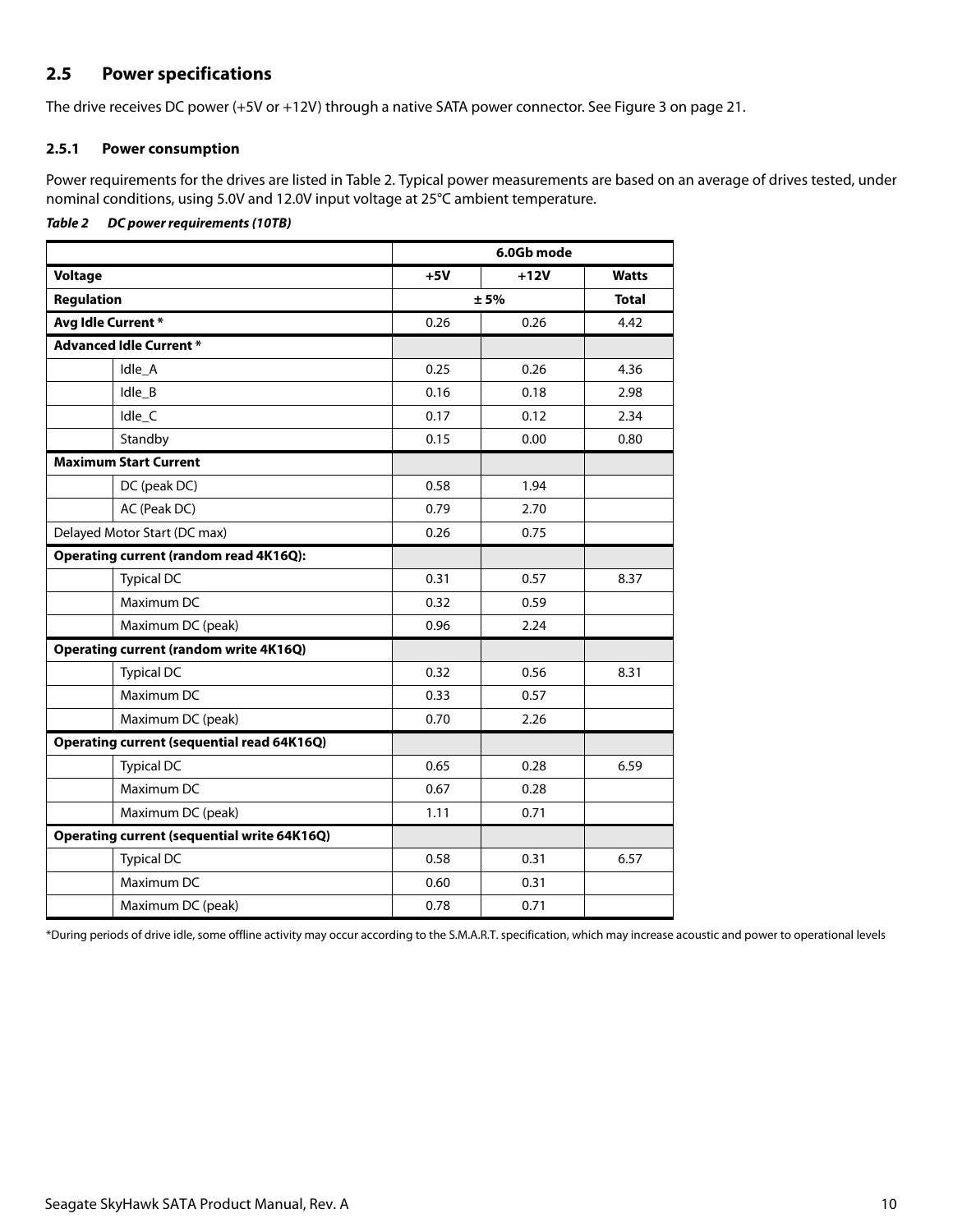

**Figure 1. 10TB Typical 5V and 12V startup and operation current profiles**

#### <span id="page-11-0"></span>**2.5.2 Conducted noise**

Input noise ripple is measured at the host system power supply across an equivalent 80-ohm resistive load on the +12 V line or an equivalent 15-ohm resistive load on the +5V line.

- Using 12V power, the drive is expected to operate with a maximum of 120mV peak-to-peak square-wave injected noise at up to 10MHz.
- Using 5V power, the drive is expected to operate with a maximum of 100mV peak-to-peak square-wave injected noise at up to 10MHz.

**Note** Equivalent resistance is calculated by dividing the nominal voltage by the typical RMS read/write current.

#### <span id="page-11-1"></span>**2.5.3 Voltage tolerance**

Voltage tolerance (including noise):

 $5V \pm 5\%$  12V  $\pm$  10%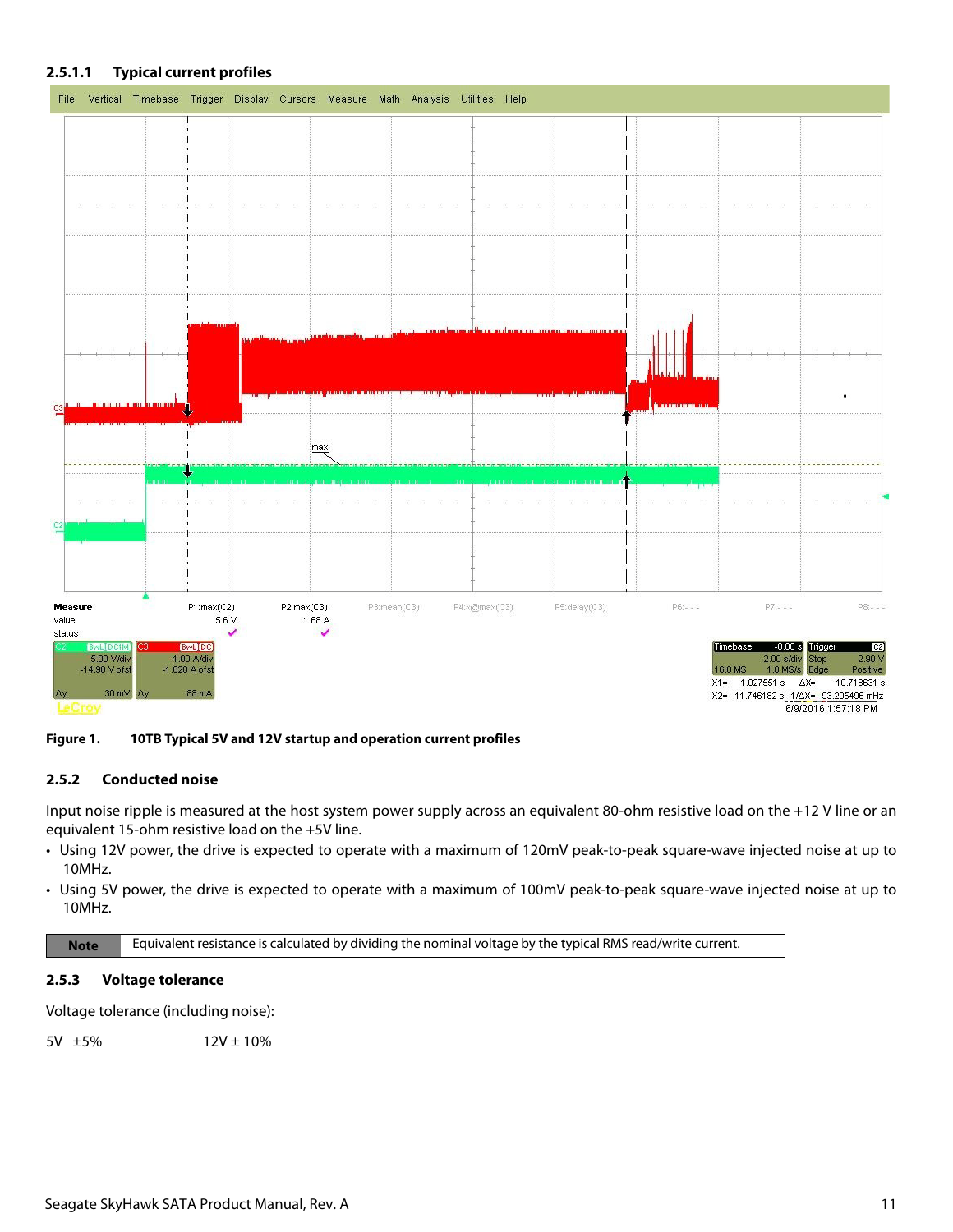#### <span id="page-12-0"></span>**2.5.4 Extended Power Conditions - PowerChoiceTM**

Utilizing the load/unload architecture a programmable power management interface is provided to tailor systems for reduced power consumption and performance requirements.

The table below lists the supported power conditions available in PowerChoice. Power conditions are ordered from highest power consumption (and shortest recovery time) to lowest power consumption (and longest recovery time) as follows: Idle a power >= Idle b power >= Idle c power >= Standby z power. The further users go down in the table, the more power savings is actualized. For example, Idle\_b results in greater power savings than the Idle\_a power condition. Standby results in the greatest power savings.

| <b>Power Condition Name</b> | <b>Power Condition ID</b> | <b>Description</b>                                 |
|-----------------------------|---------------------------|----------------------------------------------------|
| Idle a                      | 81 <sub>H</sub>           | Reduced electronics                                |
| Idle b                      | 82 <sub>H</sub>           | Heads unloaded. Disks spinning at full RPM         |
| Idle c                      | 83 <sub>H</sub>           | Heads unloaded. Disks spinning at reduced RPM      |
| Standby z                   | 00 <sub>H</sub>           | Heads unloaded. Motor stopped (disks not spinning) |

Each power condition has a set of current, saved and default settings. Default settings are not modifiable. Default and saved settings persist across power-on resets. The current settings do not persist across power-on resets. At the time of manufacture, the default, saved and current settings are in the Power Conditions log match.

#### **PowerChoice is invoked using one of two methods**

- Automatic power transitions which are triggered by expiration of individual power condition timers. These timer values may be customized and enabled using the Extended Power Conditions (EPC) feature set using the standardized Set Features command interface.
- Immediate host commanded power transitions may be initiated using an EPC Set Features "Go to Power Condition" subcommand to enter any supported power condition. Legacy power commands Standby Immediate and Idle Immediate also provide a method to directly transition the drive into supported power conditions.

#### **PowerChoice exits power saving states under the following conditions**

- Any command which requires the drive to enter the PM0: Active state (media access)
- Power on reset

#### **PowerChoice provides the following reporting methods for tracking purposes**

Check Power Mode Command

• Reports the current power state of the drive

#### Identify Device Command

- EPC Feature set supported flag
- EPC Feature enabled flag is set if at least one Idle power condition timer is enabled

#### Power Condition Log reports the following for each power condition

- Nominal recovery time from the power condition to active
- If the power condition is Supported, Changeable, and Savable
- Default enabled state, and timer value
- Saved enabled state, and timer value
- Current enabled state, and timer value

#### S.M.A.R.T. Read Data Reports

- Attribute 192 Emergency Retract Count
- Attribute 193 Load/Unload Cycle Count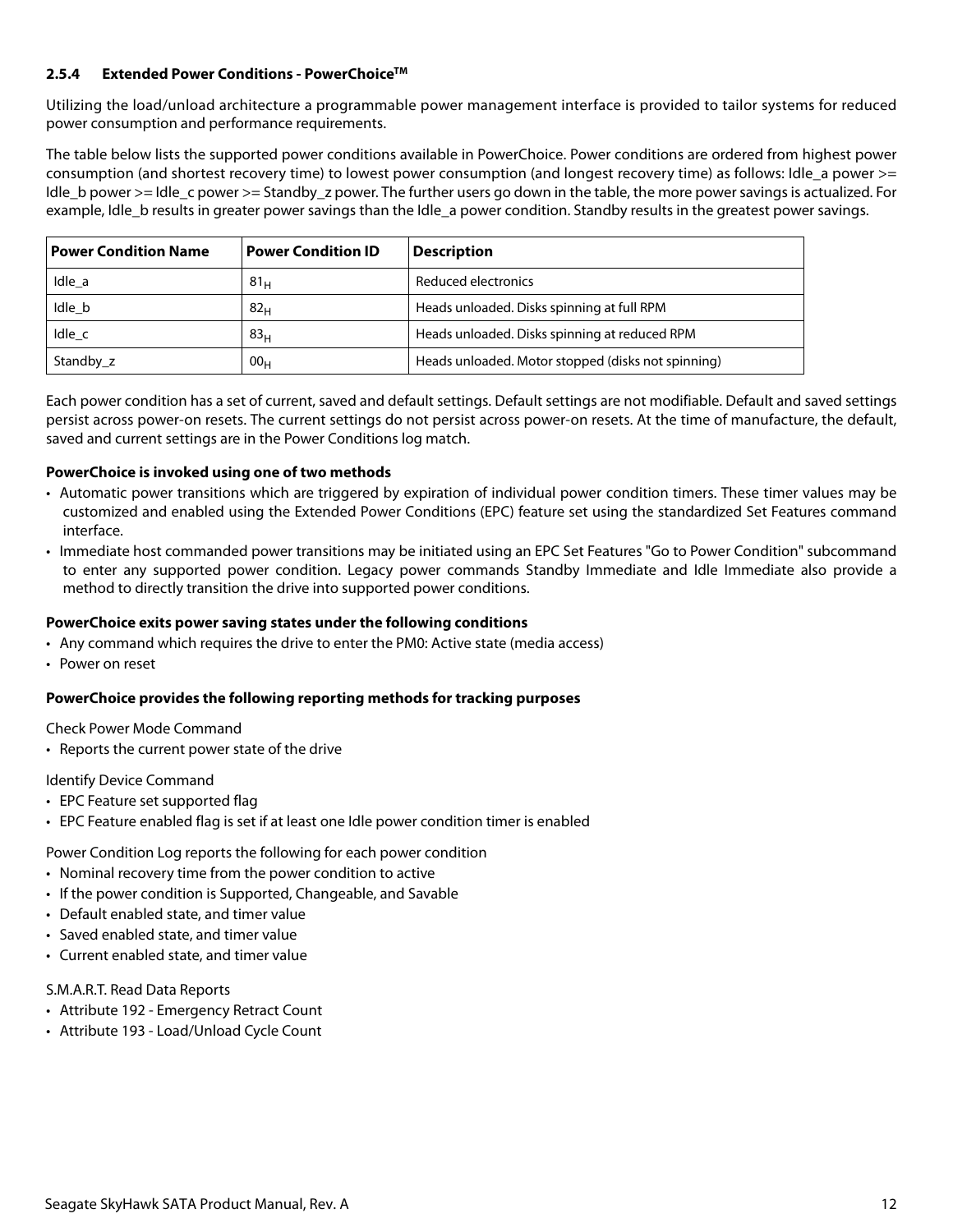#### **PowerChoice Manufacture Default Power Condition Timer Values**

Default power condition timer values have been established to assure product reliability and data integrity. A minimum timer value threshold of two minutes ensures the appropriate amount of background drive maintenance activities occur. Attempting to set a timer values less than the specified minimum timer value threshold will result in an aborted EPC "Set Power Condition Timer" subcommand.

| <b>Power Condition Name</b> | <b>Manufacturer Default Timer Values</b> |
|-----------------------------|------------------------------------------|
| Idle a                      | 100 <sub>ms</sub>                        |
| Idle b                      | 2 min                                    |
| Idle c                      | 4 min                                    |
| Standby_z                   | $15 \text{ min}$                         |

Setting power condition timer values less than the manufacturer specified defaults or issuing the EPC "Go to Power Condition" subcommand at a rate exceeding the default timers may limit this products reliability and data integrity.

#### **PowerChoice Supported Extended Power Condition Feature Subcommands**

| <b>EPC Subcommand</b> | <b>Description</b>                      |
|-----------------------|-----------------------------------------|
| 00 <sub>H</sub>       | <b>Restore Power Condition Settings</b> |
| 01 <sub>H</sub>       | Go to Power Condition                   |
| 02 <sub>H</sub>       | Set Power Condition Timer               |
| 03 <sub>H</sub>       | Set Power Condition State               |
| 04 <sub>H</sub>       | <b>Enable EPC Feature Set</b>           |
| 05 <sub>H</sub>       | Disable EPC Feature Set                 |

#### **PowerChoice Supported Extended Power Condition Identifiers**

| <b>Power Condition Identifiers</b> | <b>Power Condition Name</b> |
|------------------------------------|-----------------------------|
| 00 <sub>H</sub>                    | Standby_z                   |
| $01 - 80_H$                        | Reserved                    |
| 81 <sub>H</sub>                    | Idle_a                      |
| 82 <sub>H</sub>                    | Idle_b                      |
| 83 <sub>H</sub>                    | $Idle_{c}$                  |
| $84 - FE_H$                        | Reserved                    |
| FF <sub>H</sub>                    | All EPC Power Conditions    |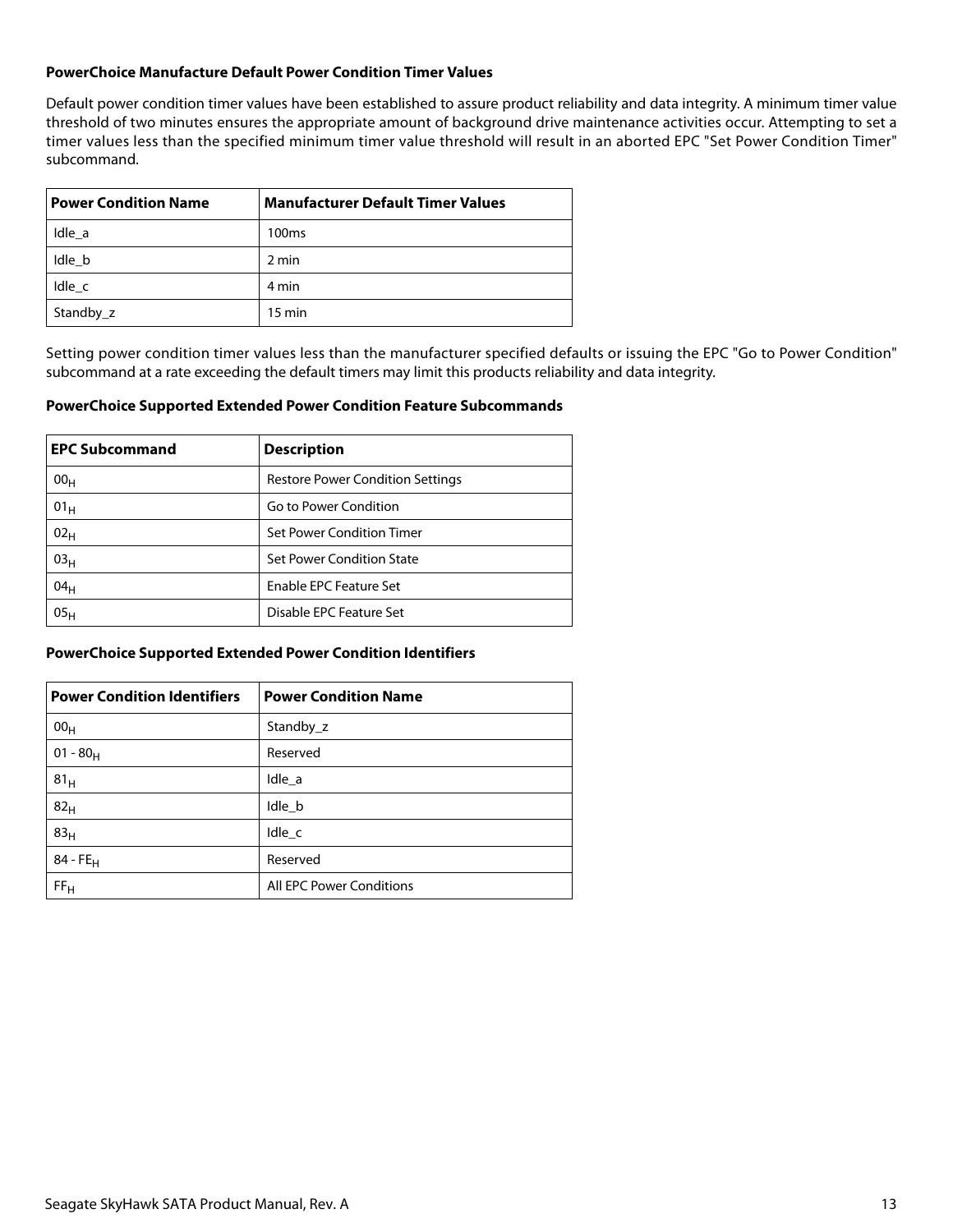## <span id="page-14-0"></span>**2.6 Environmental limits**

Temperature and humidity values experienced by the drive must be such that condensation does not occur on any drive part. Altitude and atmospheric pressure specifications are referenced to a standard day at 58.7°F (14.8°C).

**Note** To maintain optimal performance drives should be run at nominal drive temperatures and humidity.

#### <span id="page-14-1"></span>**2.6.1 Temperature**

a. Operating

41°F to 158°F (5°C to 70°C) drive case temperature range with a maximum temperature gradient of 36°F (20°C) per hour.

| Seagate does not recommend operating at sustained case temperatures above $60^{\circ}$ C<br><b>Note</b><br>Operating at higher temperatures will reduce useful life of the product. |
|-------------------------------------------------------------------------------------------------------------------------------------------------------------------------------------|
|-------------------------------------------------------------------------------------------------------------------------------------------------------------------------------------|

The maximum allowable drive case temperature is 158°F (70°C).

Air flow may be required to achieve consistent nominal case temperature values (see Section [3.4\)](#page-22-0). To confirm that the required cooling is provided for the electronics and HDA, place the drive in its final mechanical configuration, and perform random write/ read operations. After the temperatures stabilize, measure the case temperature of the drive. See Figure [2](#page-14-4) for HDA temperature checkpoint.

b. Non-operating

–40° to 158°F (–40° to 70°C) package ambient with a maximum gradient of 36°F (20°C) per hour. This specification assumes that the drive is packaged in the shipping container designed by Seagate for use with drive.



#### <span id="page-14-4"></span>**Figure 2. Location of the HDA temperature check point**

Note **Image is for reference only, may not represent actual drive** 

#### <span id="page-14-2"></span>**2.6.2 Humidity**

The values below assume that no condensation on the drive occurs. Maximum wet bulb temperature is 84.2°F (29°C).

#### **2.6.2.1 Relative humidity**

| Operating:    | 5% to 95% non-condensing relative humidity with a maximum gradient of 20% per hour. |
|---------------|-------------------------------------------------------------------------------------|
| Nonoperating: | 5% to 95% non-condensing relative humidity with a maximum gradient of 20% per hour. |

#### <span id="page-14-3"></span>**2.6.3 Effective Altitude (sea level)**

| Operating:    | $-304.8$ m to 3048 m (-1000 ft. to 10,000+ ft.)   |
|---------------|---------------------------------------------------|
| Nonoperating: | $-304.8$ m to 12,192 m (-1000 ft. to 40,000+ ft.) |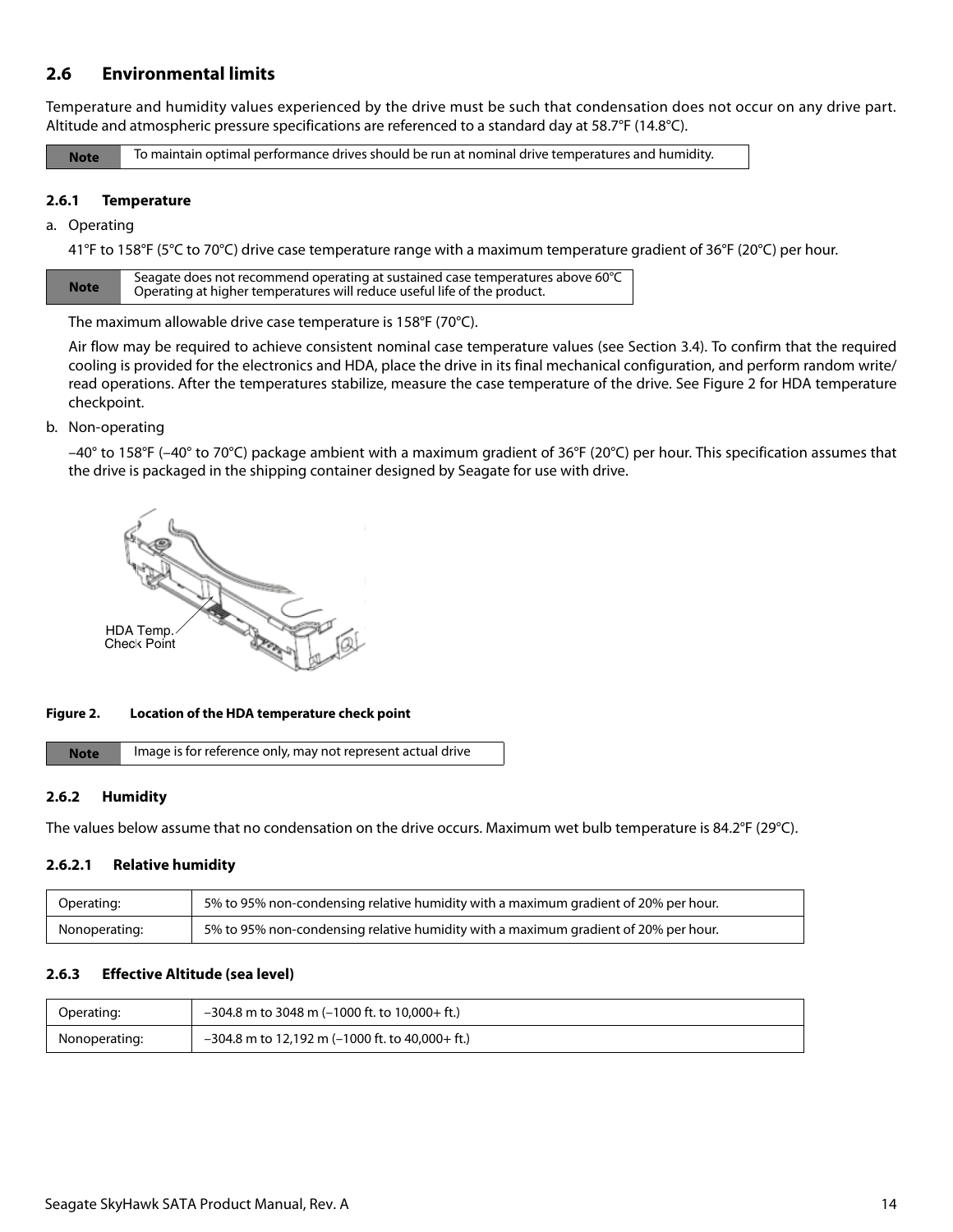#### <span id="page-15-0"></span>**2.6.4 Shock**

All shock specifications assume that the drive is mounted securely with the input shock applied at the drive mounting screws. Shock may be applied in the X, Y or Z axis.

#### **2.6.4.1 Operating shock**

These drives comply with the performance levels specified in this document when subjected to a maximum operating shock of 70 Gs (read) and 40 Gs (write) based on half-sine shock pulses of 2ms. Shocks should not be repeated more than two times per second.

#### **2.6.4.2 Nonoperating shock**

The nonoperating shock level that the drive can experience without incurring physical damage or degradation in performance when subsequently put into operation is 250 Gs based on a nonrepetitive half-sine shock pulse of 2ms duration.

#### <span id="page-15-1"></span>**2.6.5 Vibration**

All vibration specifications assume that the drive is mounted securely with the input vibration applied at the drive mounting screws. Vibration may be applied in the X, Y or Z axis.

#### **2.6.5.1 Operating vibration**

The maximum vibration levels that the drive may experience while meeting the performance standards specified in this document are specified below.

| $5 - 22$ Hz               | $0.25$ Gs                       |
|---------------------------|---------------------------------|
| 22-350 Hz                 | $0.50$ Gs                       |
| 350-500 Hz                | $0.25$ Gs                       |
| $20 - 1500$ Hz<br>*(RROV) | 12.5 rads/s <sup>2</sup> w/RVFF |

\* Rotary Random Operating Vibration

#### **2.6.5.2 Nonoperating vibration**

The maximum nonoperating vibration levels that the drive may experience without incurring physical damage or degradation in performance when subsequently put into operation are specified below.

| $2 - 500$ Hz<br>Linear Random | 2.27 Grms ref |
|-------------------------------|---------------|
|-------------------------------|---------------|

| Freq (Hz) |      | 4   | 100 | 500  |
|-----------|------|-----|-----|------|
| $G^2$ /Hz | .001 | .03 | .03 | .001 |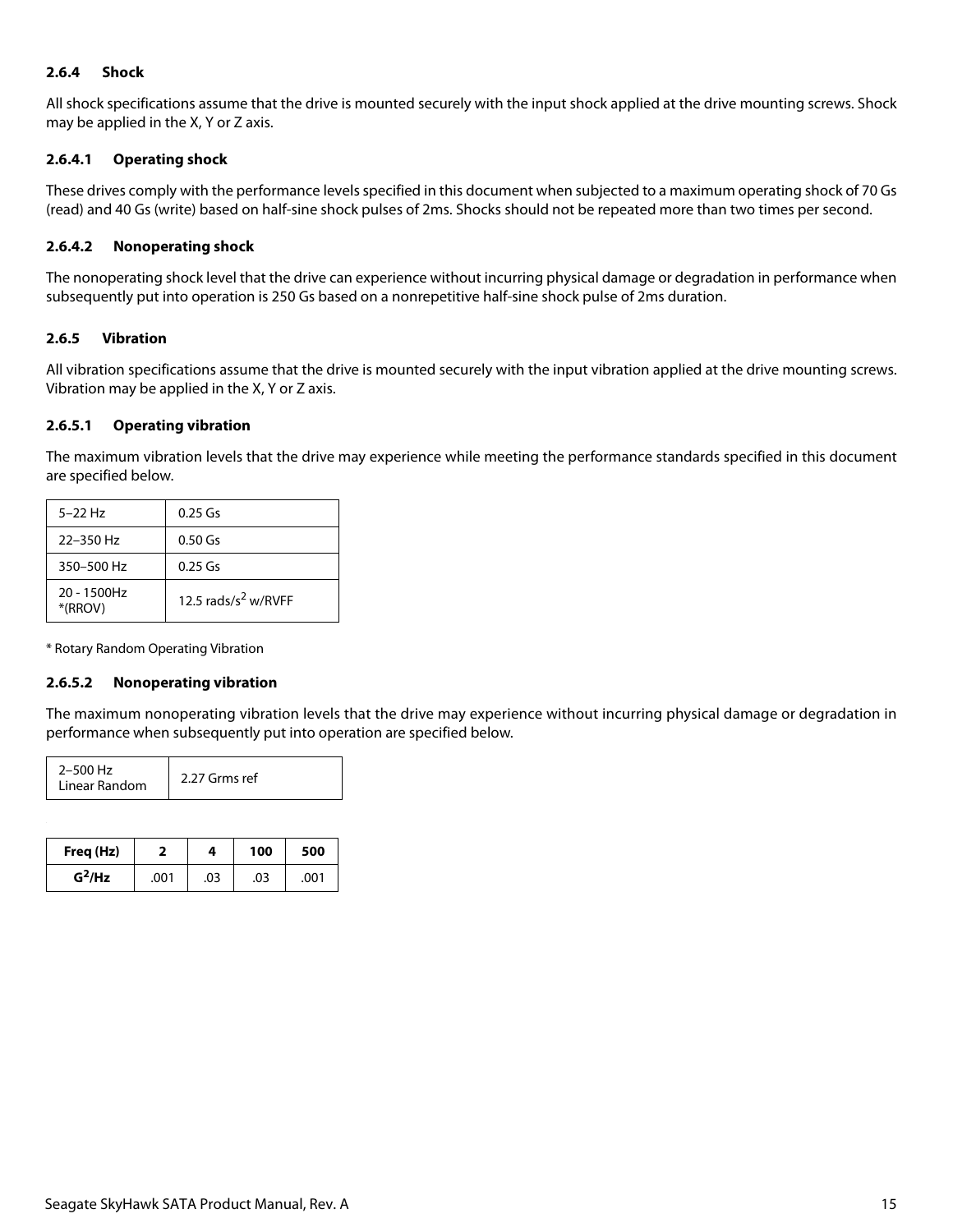## <span id="page-16-0"></span>**2.7 Acoustics**

Drive acoustics are measured as overall A-weighted acoustic sound power levels (no pure tones). All measurements are consistent with ISO document 7779. Sound power measurements are taken under essentially free-field conditions over a reflecting plane. For all tests, the drive is oriented with the cover facing upward.

| <b>Note</b> | For seek mode tests, the drive is placed in seek mode only.<br>The number of seeks per second is defined by the following equation: |
|-------------|-------------------------------------------------------------------------------------------------------------------------------------|
|             | Number of seeks per second = $0.4$ / (average latency + average access time)                                                        |

#### *Table 3 Fluid Dynamic Bearing (FDB) motor acoustics*

| Idle*                  | Performance seek |
|------------------------|------------------|
| $\vert$ 2.8 bels (typ) | 3.2 bels (typ)   |
| $3.0$ bels (max)       | 3.4 bels (max)   |

\*During periods of drive idle, some offline activity may occur according to the S.M.A.R.T. specification, which may increase acoustic and power to operational levels.

### <span id="page-16-1"></span>**2.8 Test for Prominent Discrete Tones (PDTs)**

Seagate follows the ECMA-74 standards for measurement and identification of PDTs. An exception to this process is the use of the absolute threshold of hearing. Seagate uses this threshold curve (originated in ISO 389-7) to discern tone audibility and to compensate for the inaudible components of sound prior to computation of tone ratios according to Annex D of the ECMA-74 standards.

### <span id="page-16-2"></span>**2.9 Electromagnetic immunity**

When properly installed in a representative host system, the drive operates without errors or degradation in performance when subjected to the radio frequency (RF) environments defined in the following table:

| Test                      | <b>Description</b>                                                                                | <b>Performance level</b> | Reference standard               |
|---------------------------|---------------------------------------------------------------------------------------------------|--------------------------|----------------------------------|
| Electrostatic discharge   | Contact, HCP, VCP: $\pm$ 4 kV; Air: $\pm$ 8 kV                                                    | В                        | EN 61000-4-2:95                  |
| Radiated RF immunity      | 80 to 1000 MHz, 3 V/m,<br>80% AM with 1 kHz sine<br>900 MHz, 3 V/m, 50% pulse modulation @ 200 Hz | A                        | EN 61000-4-3:96<br>ENV 50204: 95 |
| Electrical fast transient | $\pm$ 1 kV on AC mains, $\pm$ 0.5 kV on external I/O                                              | R                        | EN 61000-4-4: 95                 |
| Surge immunity            | $\pm$ 1 kV differential, $\pm$ 2 kV common, AC mains                                              | B                        | EN 61000-4-5: 95                 |
| Conducted RF immunity     | 150 kHz to 80 MHz, 3 Vrms, 80% AM with 1 kHz sine                                                 | A                        | EN 61000-4-6: 97                 |
| Voltage dips, interrupts  | 0% open, 5 seconds<br>0% short, 5 seconds<br>40%, 0.10 seconds<br>70%, 0.01 seconds               | В                        | EN 61000-4-11:94                 |

#### *Table 4 Radio frequency environments*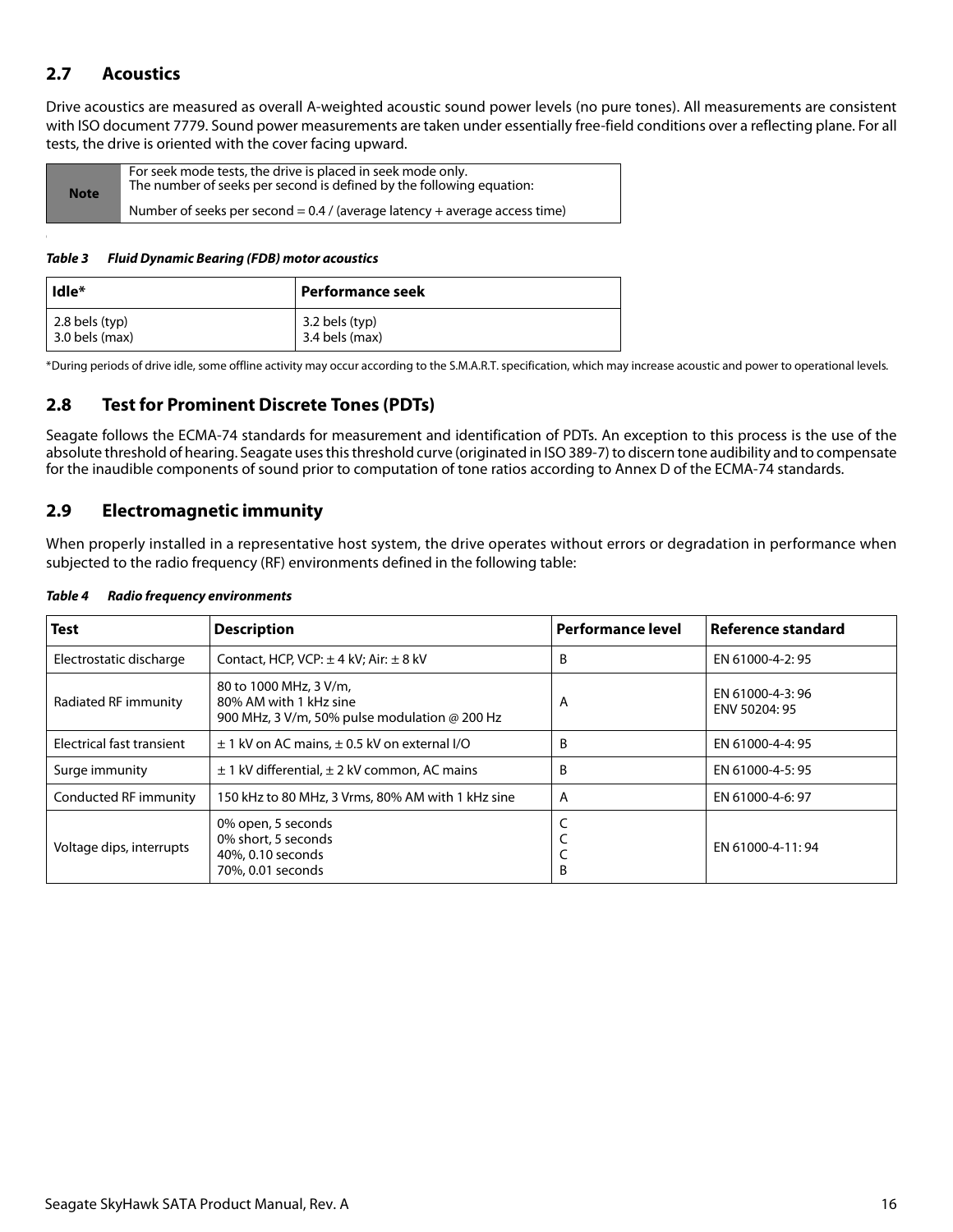## <span id="page-17-0"></span>**2.10 Reliability**

#### <span id="page-17-1"></span>**2.10.1 Annualized Failure Rate (AFR) and Mean Time Between Failures (MTBF)**

The production disk drive shall achieve an annualized failure-rate of 0.88% (MTBF of 1,000,000 hours) over a 5 year service life when used in Storage field conditions as limited by the following:

- 8760 power-on hours per year.
- HDA temperature as reported by the drive  $\epsilon$  = 30°C
- Ambient wet bulb temp  $\leq$  26°C
- Typical workload
- The AFR (MTBF) is a population statistic not relevant to individual units
- ANSI/ISA S71.04-2013 G2 classification levels and dust contamination to ISO 14644-1 Class 8 standards (as measured at the device)

The MTBF specification for the drive assumes the operating environment is designed to maintain nominal drive temperature and humidity. Occasional excursions in operating conditions between the rated MTBF conditions and the maximum drive operating conditions may occur without significant impact to the rated MTBF. However continual or sustained operation beyond the rated MTBF conditions will degrade the drive MTBF and reduce product reliability..

| Nonrecoverable read errors | 1 per $10^{15}$ bits read, max                                                                                                                                                                                                                                                                                                                                                                                                         |
|----------------------------|----------------------------------------------------------------------------------------------------------------------------------------------------------------------------------------------------------------------------------------------------------------------------------------------------------------------------------------------------------------------------------------------------------------------------------------|
| Load unload cycles         | 300,000 cycles                                                                                                                                                                                                                                                                                                                                                                                                                         |
| Rated Workload             | Average annualized workload rating: <180TB/year<br>The AFR specification for the product assumes the I/O workload does not exceed the average annu-<br>alized workload rate limit of 180 TB/year. Workloads exceeding the annualized rate may degrade the<br>product AFR and impact reliability as experienced by the particular application. The average annual-<br>ized workload rate limit is in units of TB per calendar year.     |
| Warranty                   | To determine the warranty for a specific drive, use a web browser to access the following web page:<br>http://www.seagate.com/support/warranty-and-replacements/<br>From this page, click on the "Is my Drive under Warranty" link. The following are required to be pro-<br>vided: the drive serial number, model number (or part number) and country of purchase. The system<br>will display the warranty information for the drive. |
| Preventive maintenance     | None required.                                                                                                                                                                                                                                                                                                                                                                                                                         |

#### <span id="page-17-2"></span>**2.10.2 Storage**

Maximum storage periods are 180 days within original unopened Seagate shipping package or 60 days unpackaged within the defined non-operating limits (refer to environmental section in this manual). Storage can be extended to 1 year packaged or unpackaged under optimal environmental conditions (25°C, <40% relative humidity non-condensing, and non-corrosive environment). During any storage period the drive non-operational temperature, humidity, wet bulb, atmospheric conditions, shock, vibration, magnetic and electrical field specifications should be followed.

#### <span id="page-17-3"></span>**2.10.3 Warranty**

To determine the warranty for a specific drive, use a web browser to access the following web page: <http://www.seagate.com/support/warranty-and-replacements/>

From this page, click on "Is my Drive under Warranty". Users will be asked to provide the drive serial number, model number (or part number) and country of purchase. The system will display the warranty information for the drive.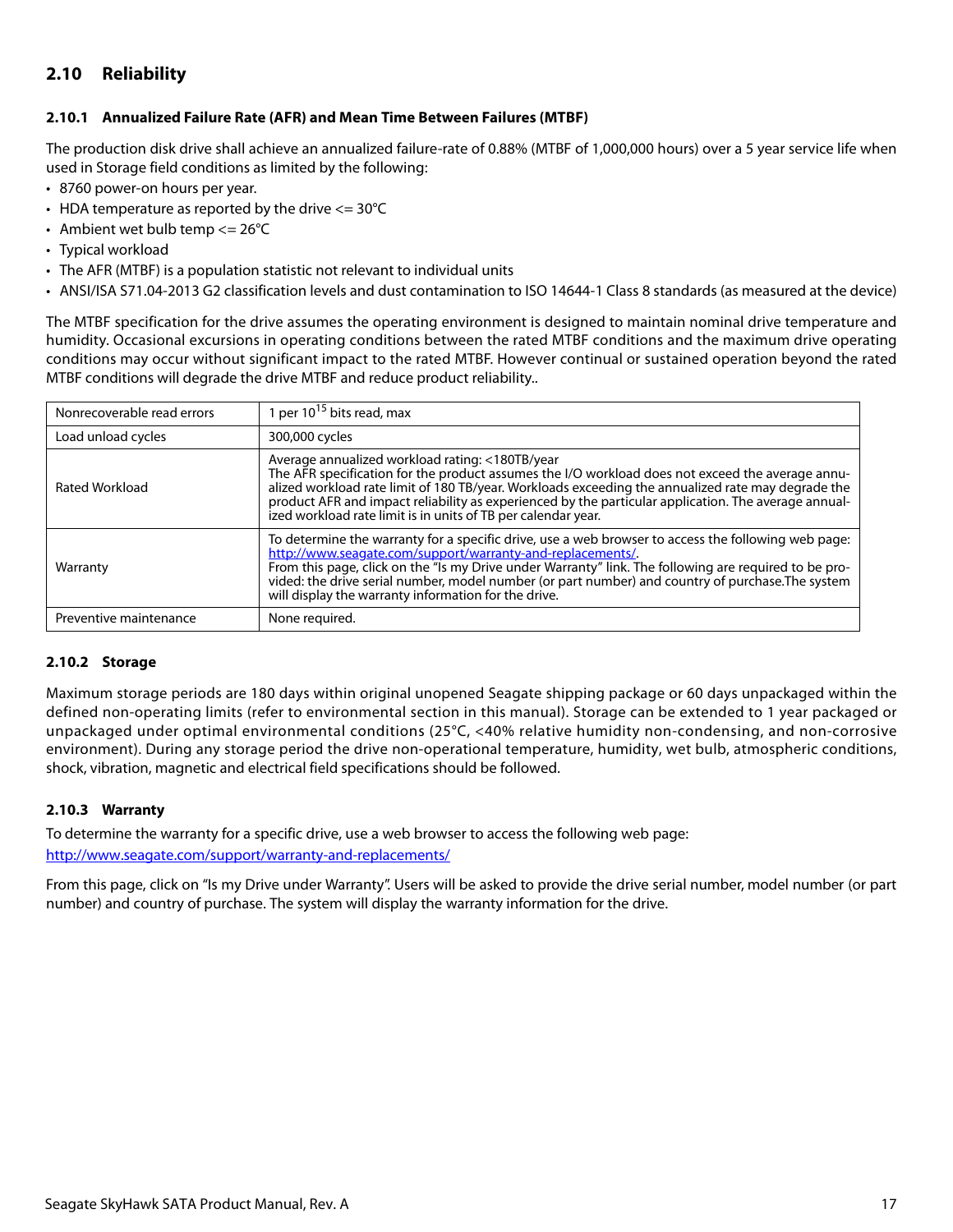## <span id="page-18-0"></span>**2.11 Agency certification**

#### <span id="page-18-1"></span>**2.11.1 Safety certification**

These products are certified to meet the requirements of UL60950-1, CSA60950-1 and EN60950 and so marked as to the certify agency.

#### <span id="page-18-2"></span>**2.11.2 Electromagnetic compatibility**

Hard drives that display the CE mark comply with the European Union (EU) requirements specified in the Electromagnetic Compatibility Directive (2004/108/EC) as put into place 20 July 2007. Testing is performed to the levels specified by the product standards for Information Technology Equipment (ITE). Emission levels are defined by EN 55022, Class B and the immunity levels are defined by EN 55024.

Drives are tested in representative end-user systems. Although CE-marked Seagate drives comply with the directives when used in the test systems, we cannot guarantee that all systems will comply with the directives. The drive is designed for operation inside a properly designed enclosure, with properly shielded I/O cable (if necessary) and terminators on all unused I/O ports. Computer manufacturers and system integrators should confirm EMC compliance and provide CE marking for their products.

#### **Korean RRA**

If these drives have the Korean Communications Commission (KCC) logo, they comply with paragraph 1 of Article 11 of the Electromagnetic Compatibility control Regulation and meet the Electromagnetic Compatibility (EMC) Framework requirements of the Radio Research Agency (RRA) Communications Commission, Republic of Korea.

These drives have been tested and comply with the Electromagnetic Interference/Electromagnetic Susceptibility (EMI/EMS) for Class B products. Drives are tested in a representative, end-user system by a Korean-recognized lab.

#### **Canada ICES-003**

If this model has the ICES-003 Marking it complies with the Canadian Standard Association Standard CAN/CSA-CISPR 22-10, Information Technology Equipment - Radio Disturbance Characteristics - Limits and Methods of Measurement.

#### **Australian RCM Mark**

If these models have the RCM marking, they comply with the Australia/New Zealand Standard AS/NZ CISPR22 and meet the Electromagnetic Compatibility (EMC) Framework requirements of the Australian Communication and Media Authority (ACMA).

#### <span id="page-18-3"></span>**2.11.3 FCC verification**

These drives are intended to be contained solely within a personal computer or similar enclosure (not attached as an external device). As such, each drive is considered to be a subassembly even when it is individually marketed to the customer. As a subassembly, no Federal Communications Commission verification or certification of the device is required.

Seagate has tested this device in enclosures as described above to ensure that the total assembly (enclosure, disk drive, motherboard, power supply, etc.) does comply with the limits for a Class B computing device, pursuant to Subpart J, Part 15 of the FCC rules. Operation with noncertified assemblies is likely to result in interference to radio and television reception.

**Radio and television interference.** This equipment generates and uses radio frequency energy and if not installed and used in strict accordance with the manufacturer's instructions, may cause interference to radio and television reception.

This equipment is designed to provide reasonable protection against such interference in a residential installation. However, there is no guarantee that interference will not occur in a particular installation. If this equipment does cause interference to radio or television, which can be determined by turning the equipment on and off, users are encouraged to try one or more of the following corrective measures:

- Reorient the receiving antenna.
- Move the device to one side or the other of the radio or TV.
- Move the device farther away from the radio or TV.
- Plug the computer into a different outlet so that the receiver and computer are on different branch outlets.

If necessary, users should consult the dealer or an experienced radio/television technician for additional suggestions. Users may find helpful the following booklet prepared by the Federal Communications Commission: How to Identify and Resolve Radio-Television Interference Problems. This booklet is available from the Superintendent of Documents, U.S. Government Printing Office, Washington, DC 20402. Refer to publication number 004-000-00345-4.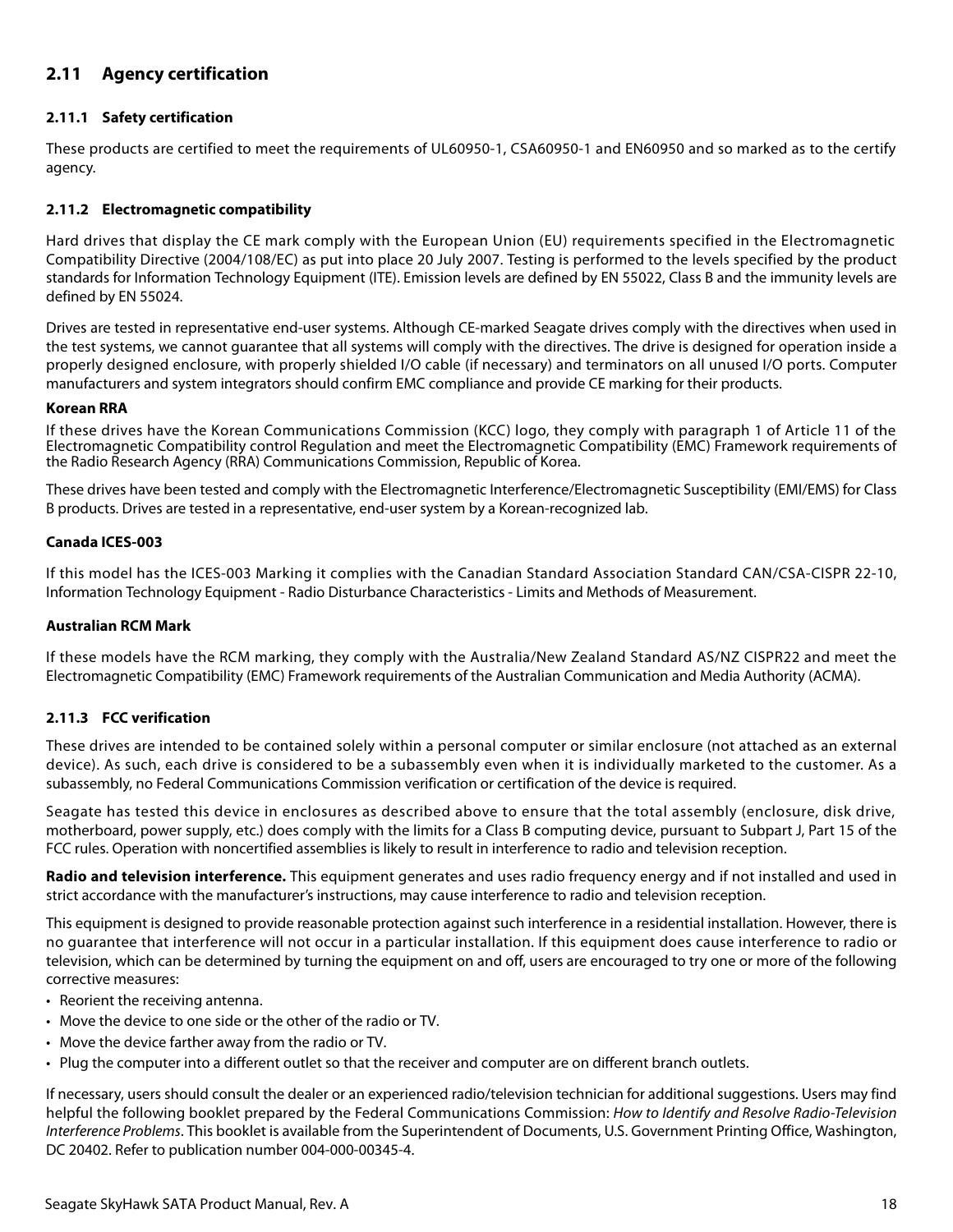## <span id="page-19-0"></span>**2.12 Environmental protection**

Seagate designs its products to meet environmental protection requirements worldwide, including regulations restricting certain chemical substances.

#### <span id="page-19-1"></span>**2.12.1 European Union Restriction of Hazardous Substances (RoHS) Directive**

The European Union Restriction of Hazardous Substances (RoHS) Directive, restricts the presence of chemical substances, including Lead, Cadmium, Mercury, Hexavalent Chromium, PBB and PBDE, in electronic products, effective July 2006. This drive is manufactured with components and materials that comply with the RoHS Directive.

#### <span id="page-19-2"></span>**2.12.2 China Requirements — China RoHS 2**

China RoHS 2 refers to the Ministry of Industry and Information Technology Order No. 32, effective July 1, 2016, titled Management Methods for the Restriction of the Use of Hazardous Substances in Electrical and Electronic Products. To comply with China RoHS 2, we determined this product's Environmental Protection Use Period (EPUP) to be 20 years in accordance with the Marking for the Restricted Use of Hazardous Substances in Electronic and Electrical Products, SJT 11364-2014.

# 中国电器电子产品有害物质限制使用管理办法

(Management Methods for the Restriction of the Use of Hazardous Substances in Electrical and Electronic Products China RoHS)

# 产品中有害物质的名称及含量

(Name and Content of the Hazardous Substances in Product)

#### *Table 5 Hazardous Substances*

|                          | 有害物质<br><b>Hazardous Substances</b> |                             |                      |                                                          |                                           |                                                      |
|--------------------------|-------------------------------------|-----------------------------|----------------------|----------------------------------------------------------|-------------------------------------------|------------------------------------------------------|
| 部件名称<br><b>Part Name</b> | 铅<br><b>Lead</b><br>(Pb)            | 汞<br><b>Mercury</b><br>(Hg) | 镉<br>Cadmium<br>(Cd) | 六价铬<br><b>Hexavalent</b><br><b>Chromium</b><br>(CF (VI)) | 多溴联苯<br>Polybrominated<br>biphenyls (PBB) | 多溴二苯醚<br>Polybrominated<br>diphenyl ethers<br>(PBDE) |
| 印刷电路板组装<br><b>PCBA</b>   | X                                   | O                           | $\mathbf{o}$         | $\mathbf{o}$                                             | $\mathbf{o}$                              | O                                                    |
| 机壳<br><b>Chassis</b>     | X                                   | $\mathbf{o}$                | $\mathbf{o}$         | $\mathbf{o}$                                             | $\mathbf{o}$                              | O                                                    |

#### 本表格依据 **SJ/T 11364** 的规定编制。

This table is prepared in accordance with the provisions of SJ/T 11364-2014

**O**:表示该有害物质在该部件所有均质材料中的含量均在 **GB/T 26572** 规定的限量要求以下。

**O:** Indicates that the hazardous substance contained in all of the homogeneous materials for this part is below the limit requirement of GB/T26572.

#### **X**:表示该有害物质至少在该部件的某一均质材料中的含量超出 **GB/T 26572** 规定的限量要求。

**X:** Indicates that the hazardous substance contained in at least one of the homogeneous materials used for this part is above the limit requirement of GB/T26572.

20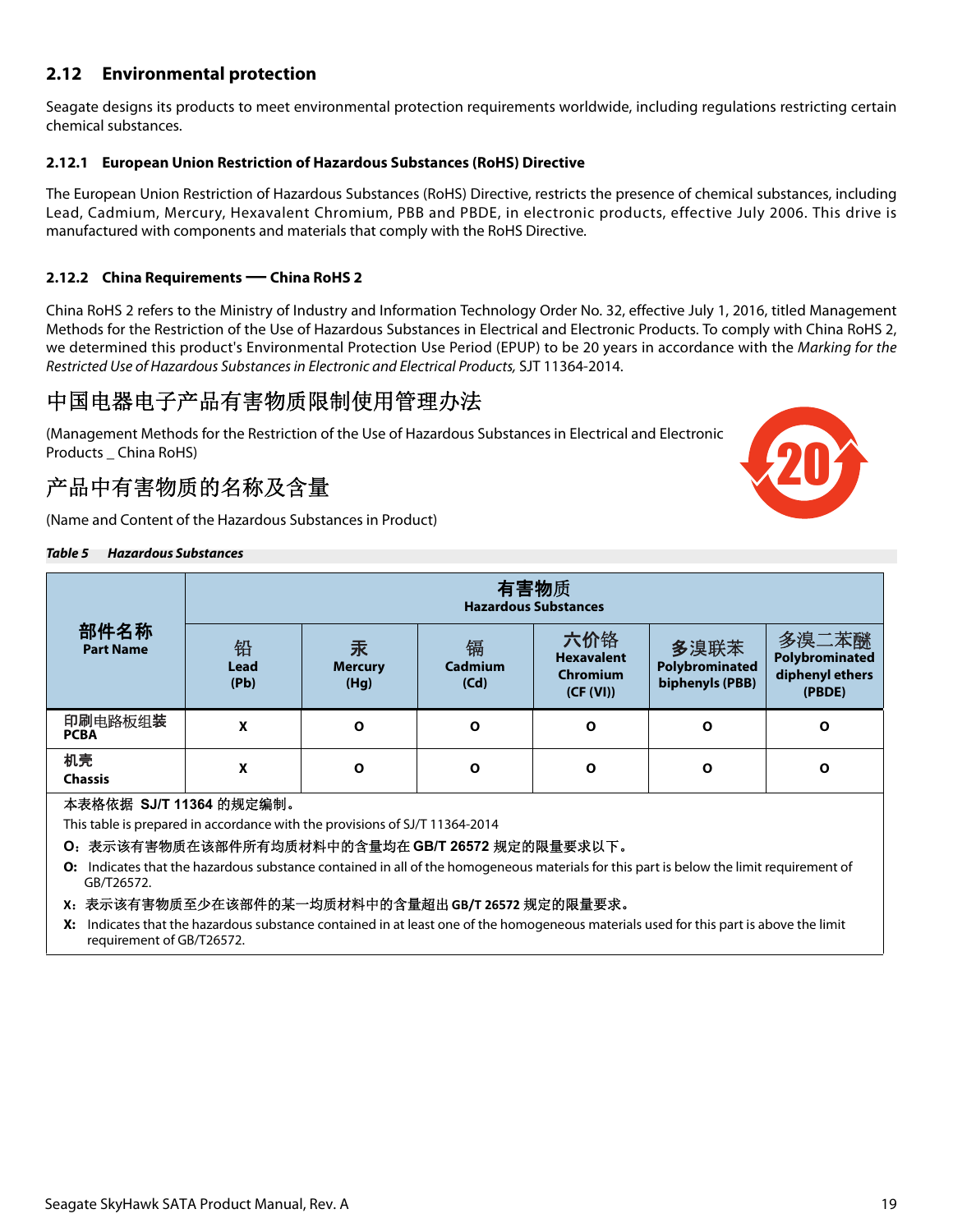## <span id="page-20-0"></span>**2.13 Corrosive environment**

Seagate electronic drive components pass accelerated corrosion testing equivalent to 10 years exposure to light industrial environments containing sulfurous gases, chlorine and nitric oxide, classes G and H per ASTM B845. However, this accelerated testing cannot duplicate every potential application environment.

Users should use caution exposing any electronic components to uncontrolled chemical pollutants and corrosive chemicals as electronic drive component reliability can be affected by the installation environment. The silver, copper, nickel and gold films used in hard disk drives are especially sensitive to the presence of sulfide, chloride, and nitrate contaminants. Sulfur is found to be the most damaging. Materials used in cabinet fabrication, such as vulcanized rubber, that can outgas corrosive compounds should be minimized or eliminated. The useful life of any electronic equipment may be extended by replacing materials near circuitry with sulfide-free alternatives.

Seagate recommends that data centers be kept clean by monitoring and controlling the dust and gaseous contamination. Gaseous contamination should be within ANSI/ISA S71.04-2013 G2 classification levels (as measured on copper and silver coupons), and dust contamination to ISO 14644-1 Class 8 standards, and MTBF rated conditions as defined in the Annualized Failure Rate (AFR) and Mean Time Between Failure (MTBF) section.

## <span id="page-20-1"></span>**2.14 Shipping, Repair and Returns**

#### **Shipping**

When transporting or shipping a drive, use only a Seagate-approved container. Keep the original box. Seagate approved containers are easily identified by the Seagate Approved Package label. Shipping a drive in a non-approved container voids the drive warranty.

Seagate repair centers may refuse receipt of components improperly packaged or obviously damaged in transit. Contact the authorized Seagate distributor to purchase additional boxes. Seagate recommends shipping by an air-ride carrier experienced in handling computer equipment.

#### **Product repair and return information**

Seagate customer service centers are the only facilities authorized to service Seagate drives. Seagate does not sanction any thirdparty repair facilities. Any unauthorized repair or tampering with the factory seal voids the warranty.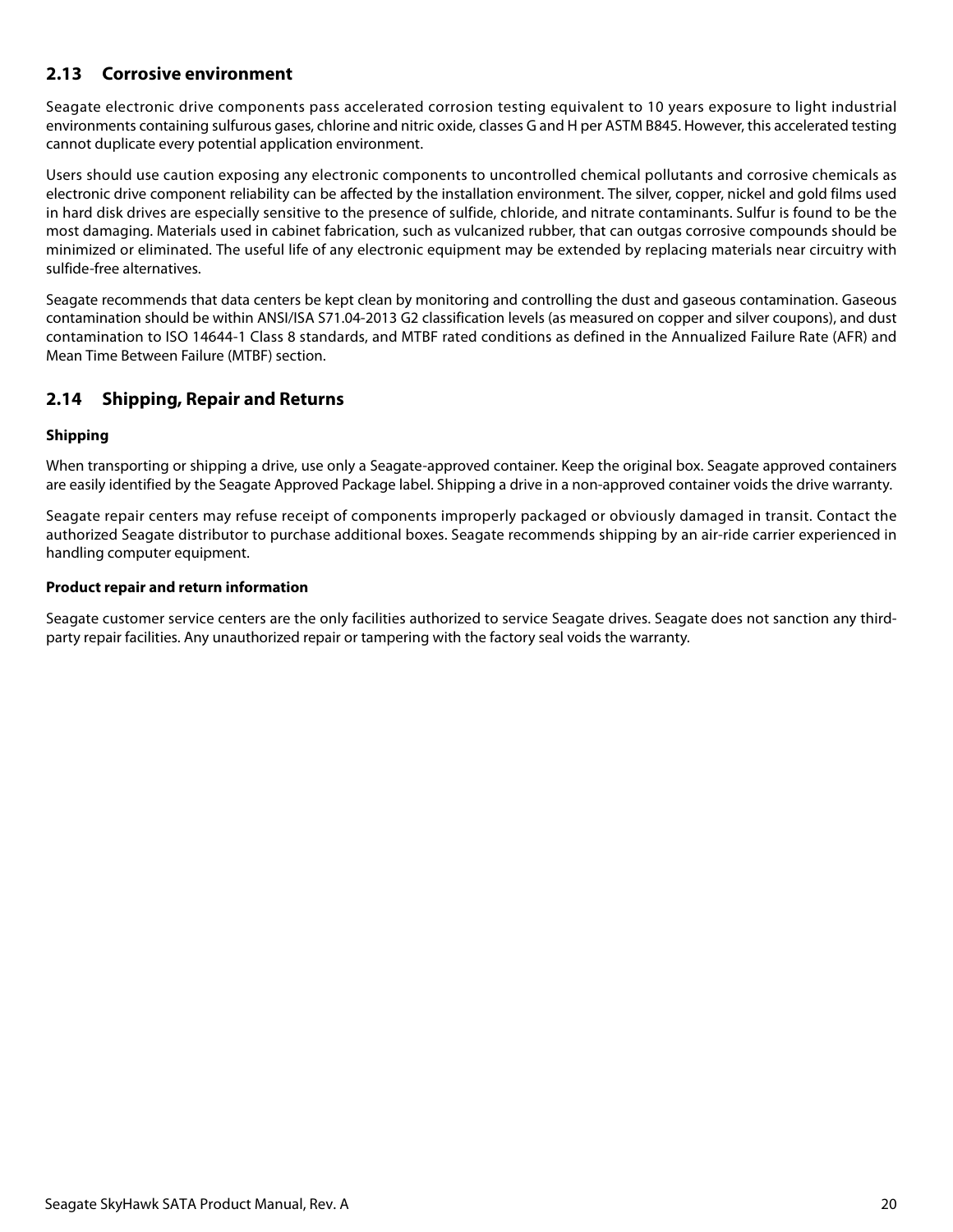# <span id="page-21-0"></span>**3.0 Configuring and mounting the drive**

This section contains the specifications and instructions for configuring and mounting the drive.

## <span id="page-21-1"></span>**3.1 Handling and static-discharge precautions**

After unpacking, and before installation, the drive may be exposed to potential handling and electrostatic discharge (ESD) hazards. Observe the following standard handling and static-discharge precautions:

| Before handling the drive, put on a grounded wrist strap, or ground oneself frequently by touching the metal chassis of a<br>computer that is plugged into a grounded outlet. Wear a grounded wrist strap throughout the entire installation procedure.<br>• Handle the drive by its edges or frame only.<br>• The drive is extremely fragile—handle it with care. Do not press down on the drive top cover.<br>Always rest the drive on a padded, antistatic surface until mounting it in the computer.<br><b>Caution</b><br>Do not touch the connector pins or the printed circuit board.<br>Do not remove the factory-installed labels from the drive or cover them with additional labels. Removal voids the warranty.<br>Some factory-installed labels contain information needed to service the drive. Other labels are used to seal out dirt and con- |
|--------------------------------------------------------------------------------------------------------------------------------------------------------------------------------------------------------------------------------------------------------------------------------------------------------------------------------------------------------------------------------------------------------------------------------------------------------------------------------------------------------------------------------------------------------------------------------------------------------------------------------------------------------------------------------------------------------------------------------------------------------------------------------------------------------------------------------------------------------------|
| tamination.                                                                                                                                                                                                                                                                                                                                                                                                                                                                                                                                                                                                                                                                                                                                                                                                                                                  |
|                                                                                                                                                                                                                                                                                                                                                                                                                                                                                                                                                                                                                                                                                                                                                                                                                                                              |

## <span id="page-21-2"></span>**3.2 Configuring the drive**

Each drive on the Serial ATA interface connects point-to-point with the Serial ATA host adapter. There is no master/slave relationship because each drive is considered a master in a point-to-point relationship. If two drives are attached on one Serial ATA host adapter, the host operating system views the two devices as if they were both "masters" on two separate ports. Both drives behave as if they are Device 0 (master) devices.

## <span id="page-21-3"></span>**3.3 Serial ATA cables and connectors**

The Serial ATA interface cable consists of four conductors in two differential pairs, plus three ground connections. The cable size may be 30 to 26 AWG with a maximum length of one meter (39.37 in). See Table 6 for connector pin definitions. Either end of the SATA signal cable can be attached to the drive or host.

For direct backplane connection, the drive connectors are inserted directly into the host receptacle. The drive and the host receptacle incorporate features that enable the direct connection to be hot pluggable and blind mateable.

<span id="page-21-4"></span>For installations which require cables, users can connect the drive as illustrated in Figure [3](#page-21-4).

Each cable is keyed to ensure correct orientation. SkyHawk SATA drives support latching SATA connectors.



**Figure 3. Attaching SATA cabling**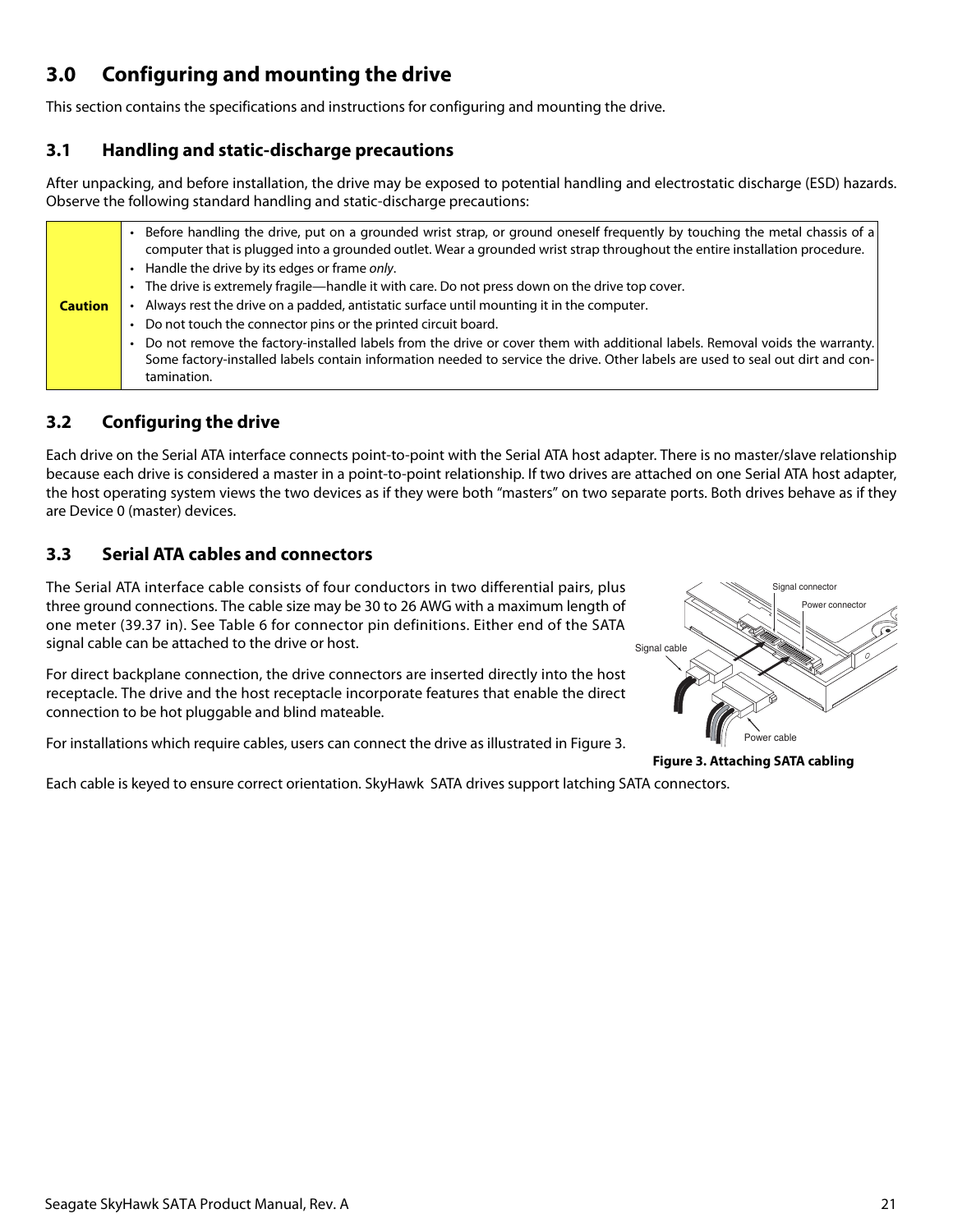## <span id="page-22-0"></span>**3.4 Drive mounting**

Users can mount the drive in any orientation using four screws in the side-mounting holes or four screws in the bottom-mounting holes. See Figure [4](#page-22-2) for drive mounting dimensions. Follow these important mounting precautions when mounting the drive:

- Allow a minimum clearance of 0.030 in (0.76mm) around the entire perimeter of the drive for cooling.
- Use only 6-32 UNC mounting screws.
- The screws should be inserted no more than 0.120 in (3.05mm) into the bottom or side mounting holes.
- Do not overtighten the mounting screws (maximum torque: 6 in-lb).

#### <span id="page-22-1"></span>**3.4.1 Mechanical specifications**

Refer to Figure [4](#page-22-2) for detailed mounting configuration dimensions. See Section [3.4](#page-22-0), "Drive mounting."







<span id="page-22-2"></span>**Note** The image is for mechanical dimension reference only and may not represent the actual drive.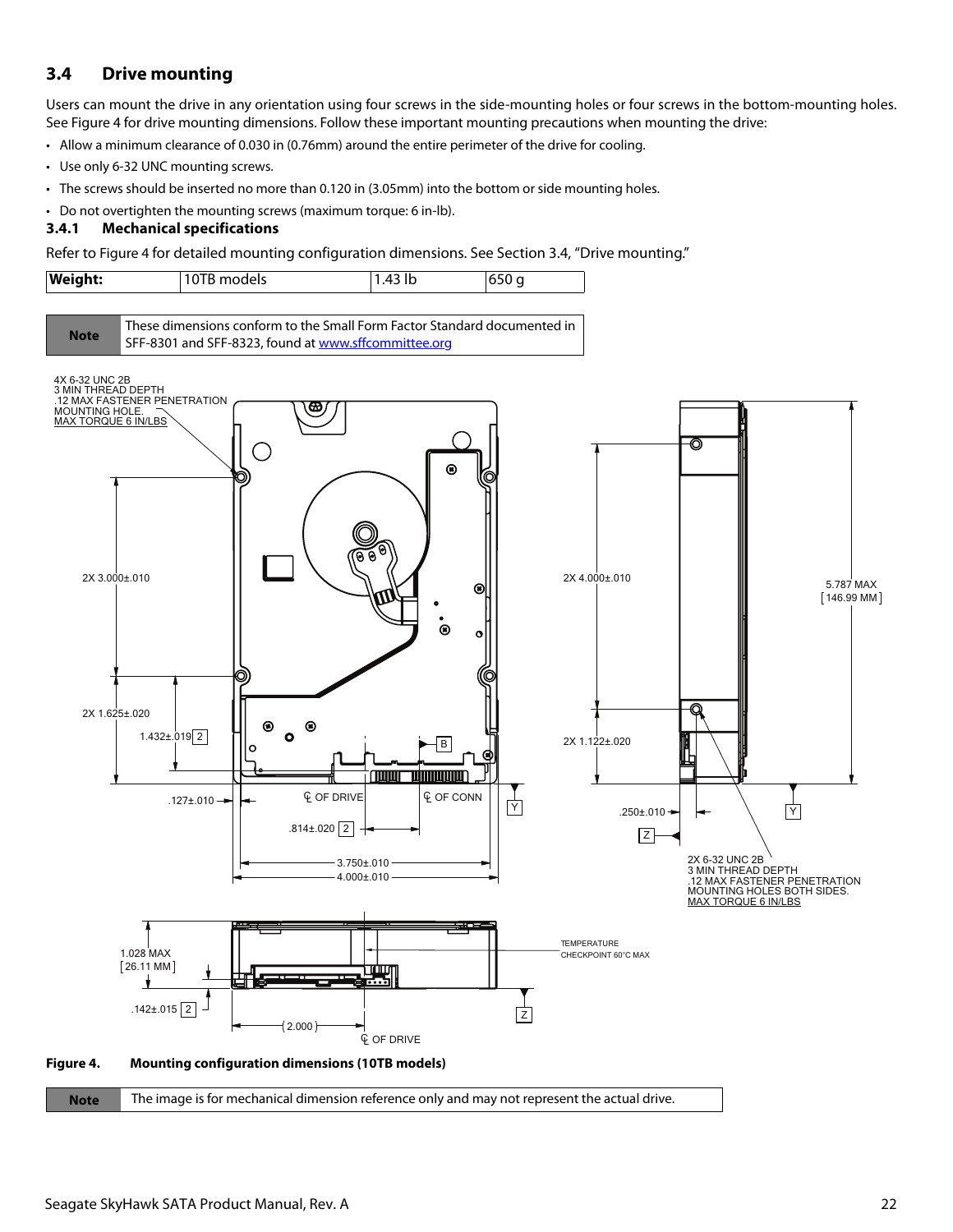## <span id="page-23-0"></span>**4.0 Serial ATA (SATA) interface**

These drives use the industry-standard Serial ATA interface that supports FIS data transfers. It supports ATA programmed input/ output (PIO) modes 0–4; multiword DMA modes 0–2, and Ultra DMA modes 0–6.

For detailed information about the Serial ATA interface, refer to the "Serial ATA: High Speed Serialized AT Attachment" specification.

## <span id="page-23-1"></span>**4.1 Hot-Plug compatibility**

SkyHawk SATA drives incorporate connectors which enable users to hot plug these drives in accordance with the Serial ATA Revision 3.2 specification. This specification can be downloaded from [www.serialata.org](http://www.serialata.org).

#### **Caution:**

The drive motor must come to a complete stop **(Ready to spindle stop time indicated in [Section 2.4](#page-9-3))** prior to changing the plane of operation. This time is required to insure data integrity.

## <span id="page-23-2"></span>**4.2 Serial ATA device plug connector pin definitions**

Table 6 summarizes the signals on the Serial ATA interface and power connectors.

| Table 6 Serial ATA connector pin definitions |
|----------------------------------------------|
|                                              |

| <b>Segment</b> | Pin             | <b>Function</b>                                    | <b>Definition</b>                             |  |
|----------------|-----------------|----------------------------------------------------|-----------------------------------------------|--|
|                | S <sub>1</sub>  | Ground                                             | 2nd mate                                      |  |
|                | S <sub>2</sub>  | $A+$                                               | Differential signal pair A from Phy           |  |
|                | S <sub>3</sub>  | $A -$                                              |                                               |  |
| <b>Signal</b>  | S <sub>4</sub>  | Ground                                             | 2nd mate                                      |  |
|                | S <sub>5</sub>  | $B -$                                              | Differential signal pair B from Phy           |  |
|                | S <sub>6</sub>  | $B+$                                               |                                               |  |
|                | <b>S7</b>       | Ground                                             | 2nd mate                                      |  |
|                |                 | Key and spacing separate signal and power segments |                                               |  |
|                | <b>P1</b>       | $V_{33}$                                           | 3.3V power                                    |  |
|                | P <sub>2</sub>  | $V_{33}$                                           | 3.3V power                                    |  |
|                | P <sub>3</sub>  | $V_{33}$                                           | 3.3V power, pre-charge, 2nd mate              |  |
|                | P <sub>4</sub>  | Ground                                             | 1st mate                                      |  |
|                | P <sub>5</sub>  | Ground                                             | 2nd mate                                      |  |
|                | <b>P6</b>       | Ground                                             | 2nd mate                                      |  |
|                | <b>P7</b>       | $V_5$                                              | 5V power, pre-charge, 2nd mate                |  |
| <b>Power</b>   | P8              | $V_5$                                              | 5V power                                      |  |
|                | P9              | $V_5$                                              | 5V power                                      |  |
|                | P <sub>10</sub> | Ground                                             | 2nd mate                                      |  |
|                | P11             | Ground or LED signal                               | If grounded, drive does not use deferred spin |  |
|                | P12             | Ground                                             | 1st mate.                                     |  |
|                | P13             | $V_{12}$                                           | 12V power, pre-charge, 2nd mate               |  |
|                | P <sub>14</sub> | $V_{12}$                                           | 12V power                                     |  |
|                | P <sub>15</sub> | $V_{12}$                                           | 12V power                                     |  |

#### **Notes:**

- 1. All pins are in a single row, with a 1.27mm (0.050") pitch.
- 2. The comments on the mating sequence apply to the case of backplane blindmate connector only. In this case, the mating sequences are:
	- the ground pins P4 and P12.
	- the pre-charge power pins and the other ground pins.
	- the signal pins and the rest of the power pins.
- 3. There are three power pins for each voltage. One pin from each voltage is used for pre-charge when installed in a blind-mate backplane configuration.
- 4. All used voltage pins  $(V_x)$  must be terminated.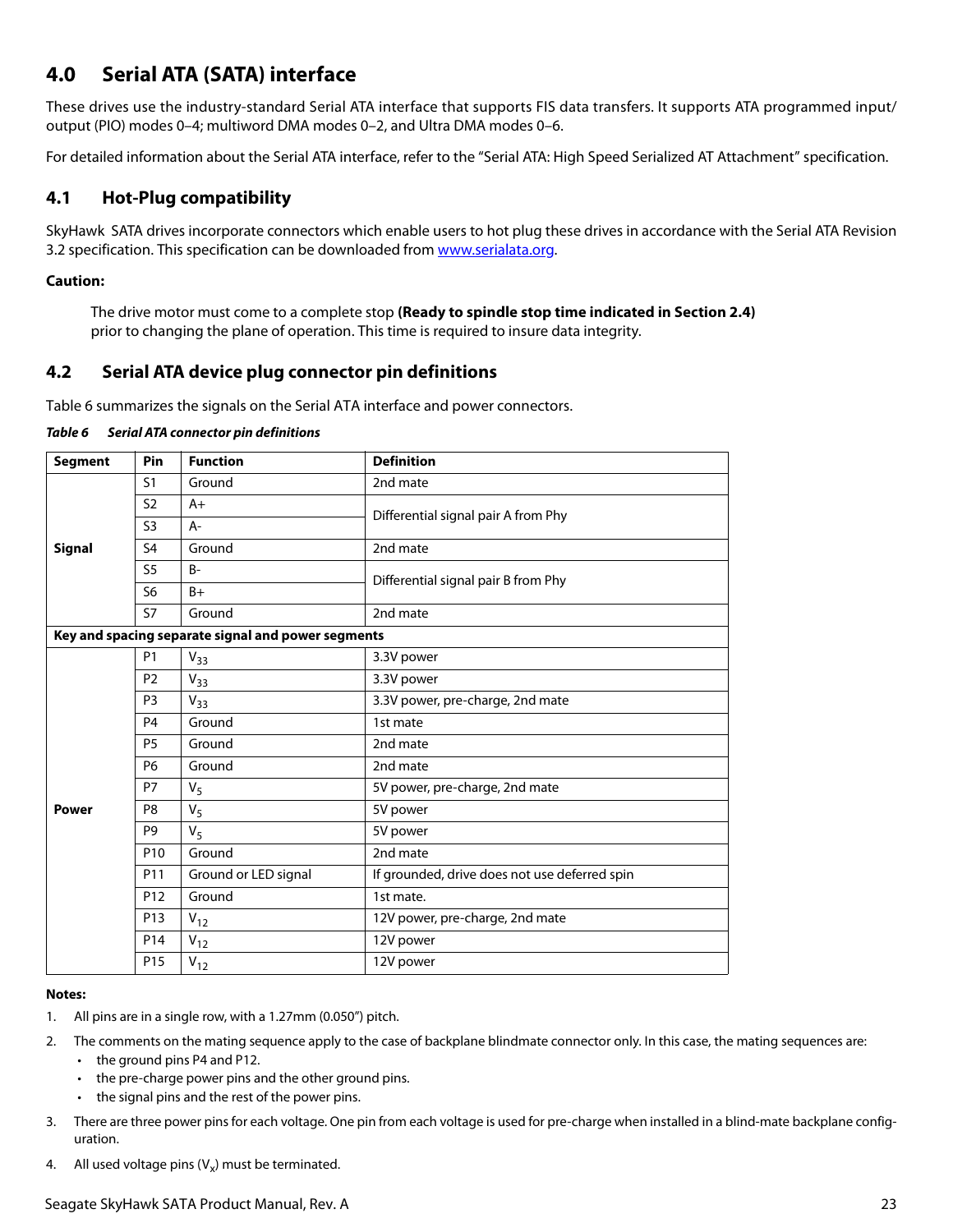## <span id="page-24-0"></span>**4.3 Supported ATA commands**

The following table lists Serial ATA standard commands that the drive supports. For a detailed description of the ATA commands, refer to the Serial ATA: High Speed Serialized AT Attachment specification. [See "S.M.A.R.T. commands" on page 30.f](#page-30-0)or details and subcommands used in the S.M.A.R.T. implementation.

<span id="page-24-1"></span>

| <b>Table 7 Supported ATA commands</b> |
|---------------------------------------|
|                                       |

| <b>Command name</b>                  | <b>Command code (in hex)</b>        |
|--------------------------------------|-------------------------------------|
| Accessible Max Address Configuration |                                     |
| <b>Get Native Max Address Ext</b>    | 78 <sub>H</sub> / 0000 <sub>H</sub> |
| Set Accessible Max Address Ext       | $78_H / 0001_H$                     |
| Freeze Accessible Max Address Ext    | 78 <sub>H</sub> / 0002 <sub>H</sub> |
| <b>Check Power Mode</b>              | E5 <sub>H</sub>                     |
| Download Microcode                   | 92 <sub>H</sub>                     |
| <b>Execute Device Diagnostics</b>    | 90 <sub>H</sub>                     |
| Flush Cache                          | $E7_H$                              |
| Flush Cache Extended                 | EA <sub>H</sub>                     |
| <b>Identify Device</b>               | $EC_{H}$                            |
| Idle                                 | E3 <sub>H</sub>                     |
| Idle Immediate                       | $E1_H$                              |
| <b>NoP</b>                           | 00 <sub>H</sub>                     |
| <b>Read Buffer</b>                   | E4 <sub>H</sub>                     |
| Read Buffer DMA                      | E9 <sub>H</sub>                     |
| Read DMA                             | C8 <sub>H</sub>                     |
| Read DMA Extended                    | 25 <sub>H</sub>                     |
| Read FPDMA Queued                    | 60 <sub>H</sub>                     |
| Read Log DMA Ext                     | 47 <sub>H</sub>                     |
| Read Log Ext                         | $2F_H$                              |
| <b>Read Multiple</b>                 | $C4_H$                              |
| Read Multiple Extended               | 29 <sub>H</sub>                     |
| <b>Read Sectors</b>                  | 20 <sub>H</sub>                     |
| Read Sectors Extended                | 24 <sub>H</sub>                     |
| <b>Read Sectors Without Retries</b>  | $21_H$                              |
| Read Verify Sectors                  | 40 <sub>H</sub>                     |
| Read Verify Sectors Extended         | 42 <sub>H</sub>                     |
| Read Verify Sectors Without Retries  | 41 <sub>H</sub>                     |
| Receive FPDMA Queued                 | 65 <sub>H</sub>                     |
| Request Sense Data Ext               | $0B_H$                              |
| Sanitize Device - Overwrite Ext      | $B4_H / 0014_H$                     |
| Sanitize Device - Freeze Lock Ext    | $B4_H / 0020_H$                     |
| Sanitize Device - Status Ext         | $B4_H / 0000_H$                     |
| Security Disable Password            | F6 <sub>H</sub>                     |
| <b>Security Erase Prepare</b>        | F3 <sub>H</sub>                     |
| Security Erase Unit                  | $\mathsf{F4}_\mathsf{H}$            |
| <b>Security Freeze</b>               | F5 <sub>H</sub>                     |
| Security Set Password                | $F1_H$                              |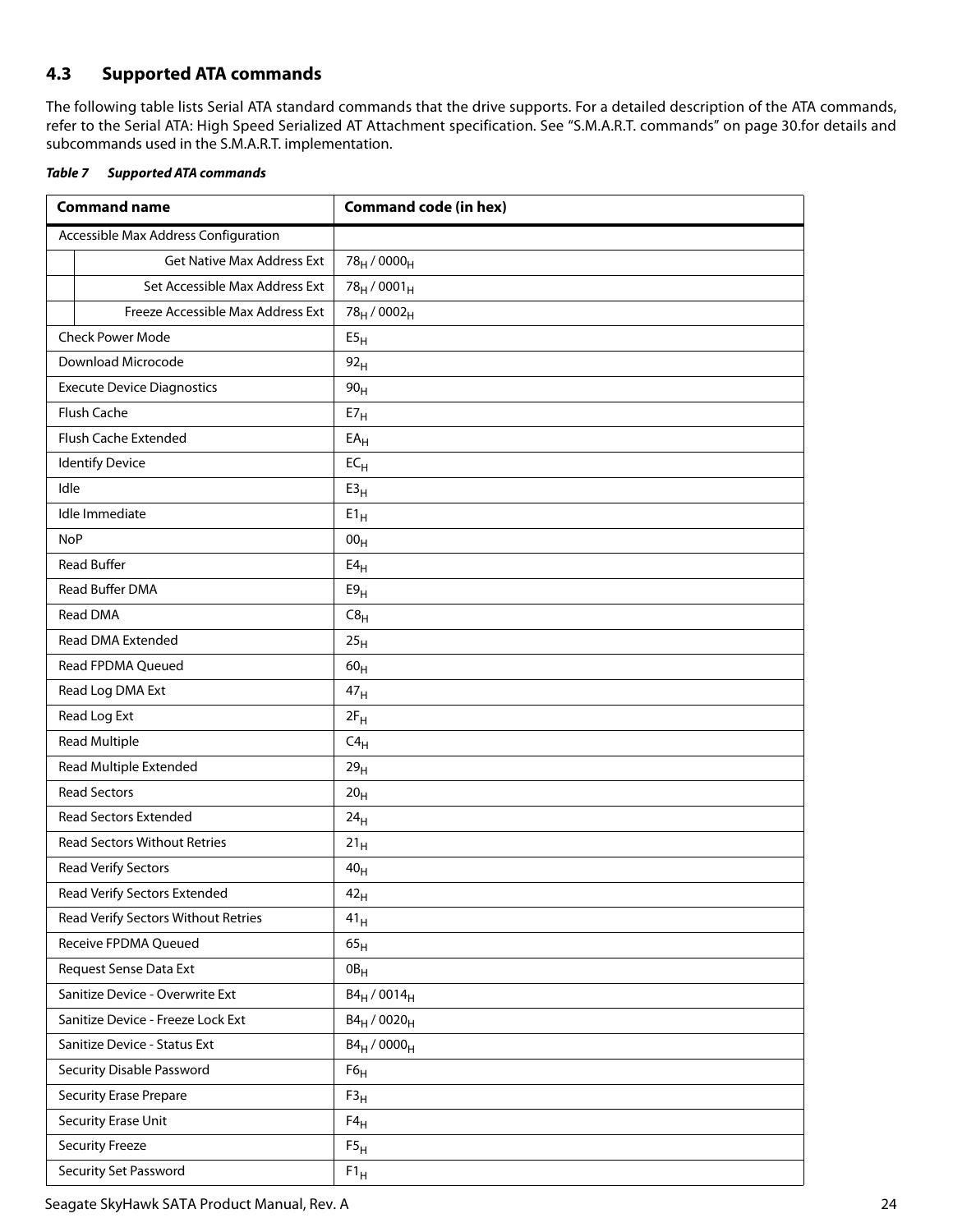| <b>Command name</b>                  | <b>Command code (in hex)</b>      |
|--------------------------------------|-----------------------------------|
| <b>Security Unlock</b>               | $F2_H$                            |
| Seek                                 | 70 <sub>H</sub>                   |
| Send FPDMA Queued                    | 64 <sub>H</sub>                   |
| Set Date & Time Ext                  | 77 <sub>H</sub>                   |
| <b>Set Features</b>                  | $EF_H$                            |
| Set Multiple Mode                    | C6 <sub>H</sub>                   |
| Sleep                                | E6 <sub>H</sub>                   |
| S.M.A.R.T. Disable Operations        | $B0_H / D9_H$                     |
| S.M.A.R.T. Enable/Disable Autosave   | $B0_H / D2_H$                     |
| S.M.A.R.T. Enable Operations         | $B0_H / D8_H$                     |
| S.M.A.R.T. Execute Offline           | $B0_H / D4_H$                     |
| S.M.A.R.T. Read Attribute Thresholds | $B0_H / D1_H$                     |
| S.M.A.R.T. Read Data                 | $B0_H / D0_H$                     |
| S.M.A.R.T. Read Log Sector           | $B0_H / D5_H$                     |
| S.M.A.R.T. Return Status             | $BO_H / DA_H$                     |
| S.M.A.R.T. Save Attribute Values     | $B0_H / D3_H$                     |
| S.M.A.R.T. Write Log Sector          | $B0_H$ / $D6_H$                   |
| Standby                              | E2 <sub>H</sub>                   |
| Standby Immediate                    | E0 <sub>H</sub>                   |
| <b>Trusted Send</b>                  | 5E <sub>H</sub> (SED drives only) |
| <b>Trusted Send DMA</b>              | 5F <sub>H</sub> (SED drives only) |
| <b>Trusted Receive</b>               | 5CH (SED drives only)             |
| <b>Trusted Receive DMA</b>           | 5D <sub>H</sub> (SED drives only) |
| <b>Write Buffer</b>                  | E8 <sub>H</sub>                   |
| Write Buffer DMA                     | EB <sub>H</sub>                   |
| Write DMA                            | CA <sub>H</sub>                   |
| Write DMA Extended                   | 35 <sub>H</sub>                   |
| Write DMA FUA Extended               | $3D_H$                            |
| Write FPDMA Queued                   | $61_H$                            |
| Write Log DMA Ext                    | 57 <sub>H</sub>                   |
| Write Log Extended                   | $3F_H$                            |
| <b>Write Multiple</b>                | C5 <sub>H</sub>                   |
| Write Multiple Extended              | 39 <sub>H</sub>                   |
| Write Multiple FUA Extended          | $CE_{H}$                          |
| <b>Write Sectors</b>                 | 30 <sub>H</sub>                   |
| Write Sectors Without Retries        | 31 <sub>H</sub>                   |
| Write Sectors Extended               | 34 <sub>H</sub>                   |
| Write Uncorrectable                  | 45 <sub>H</sub>                   |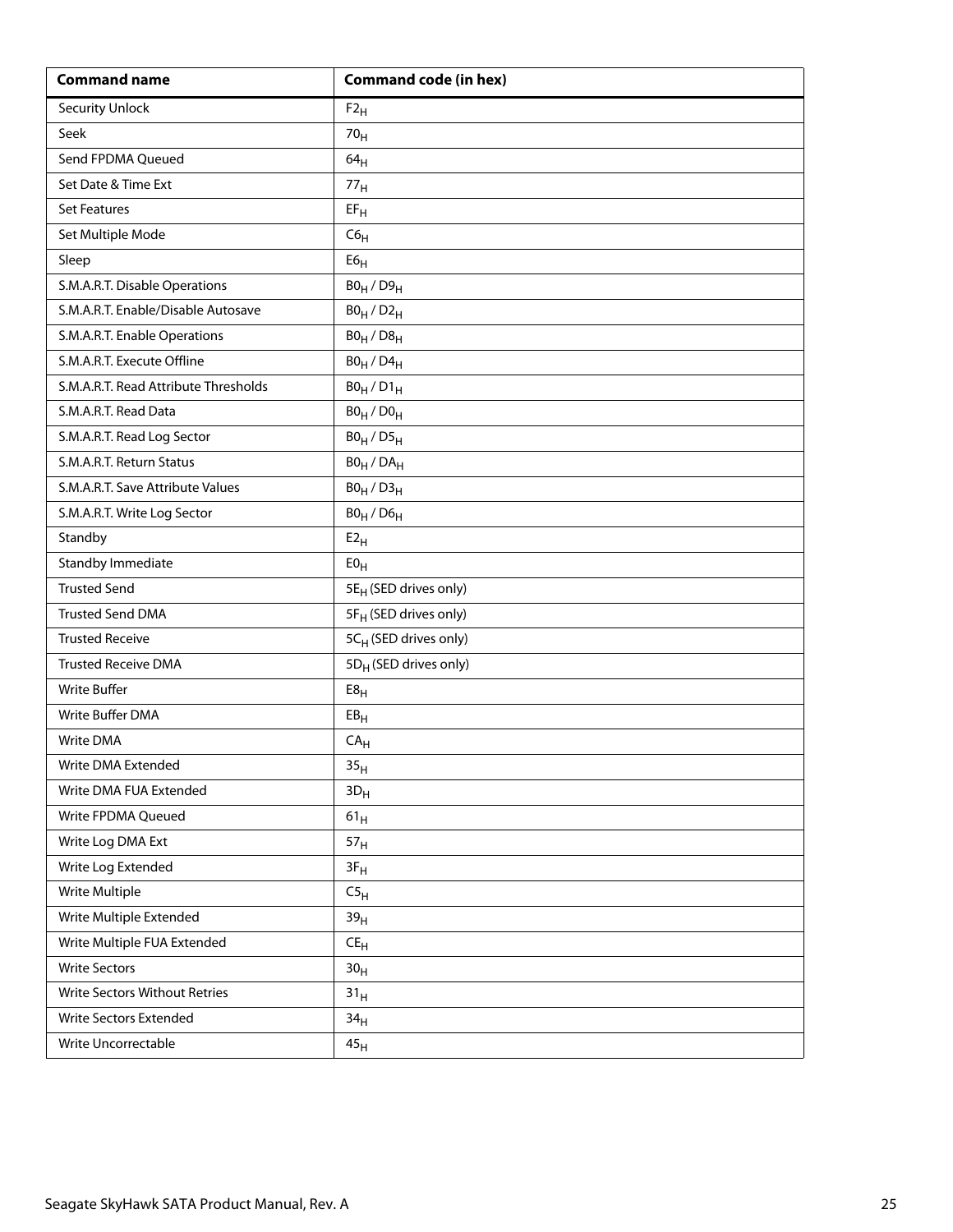#### <span id="page-26-0"></span>**4.3.1 Identify Device command**

The Identify Device command (command code  $EC_H$ ) transfers information about the drive to the host following power up. The data is organized as a single 512-byte block of data, whose contents are shown in [Table 7](#page-24-1) on [page 24.](#page-24-1) All reserved bits or words should be set to zero. Parameters listed with an "x" are drive-specific or vary with the state of the drive. [See Section 2.0 on page 7](#page-7-0) for default parameter settings.

| Word         | <b>Description</b>                                                                                                                                                                                                                                                                                                                                                                                                                | <b>Value</b>      |
|--------------|-----------------------------------------------------------------------------------------------------------------------------------------------------------------------------------------------------------------------------------------------------------------------------------------------------------------------------------------------------------------------------------------------------------------------------------|-------------------|
| 0            | Configuration information:<br>$\cdot$ Bit 15: 0 = ATA; 1 = ATAPI<br>· Bit 7: removable media<br>· Bit 6: removable controller<br>· Bit 0: reserved                                                                                                                                                                                                                                                                                | $0C5A_H$          |
| $\mathbf{1}$ | Obsolete                                                                                                                                                                                                                                                                                                                                                                                                                          | 16,383            |
| 2            | ATA-reserved                                                                                                                                                                                                                                                                                                                                                                                                                      | 0000 <sub>H</sub> |
| 3            | Obsolete                                                                                                                                                                                                                                                                                                                                                                                                                          | 16                |
| 4            | Retired                                                                                                                                                                                                                                                                                                                                                                                                                           | 0000 <sub>H</sub> |
| 5            | Retired                                                                                                                                                                                                                                                                                                                                                                                                                           | 0000 <sub>H</sub> |
| 6            | Obsolete                                                                                                                                                                                                                                                                                                                                                                                                                          | $003F_H$          |
| $7 - 9$      | Retired                                                                                                                                                                                                                                                                                                                                                                                                                           | 0000 <sub>H</sub> |
| $10 - 19$    | Serial number: (20 ASCII characters, $0000_H$ = none)                                                                                                                                                                                                                                                                                                                                                                             | <b>ASCII</b>      |
| $20 - 21$    | Retired                                                                                                                                                                                                                                                                                                                                                                                                                           | 0000 <sub>H</sub> |
| 22           | Obsolete                                                                                                                                                                                                                                                                                                                                                                                                                          | 0000 <sub>H</sub> |
| $23 - 26$    | Firmware revision (8 ASCII character string, padded with blanks to end of string)                                                                                                                                                                                                                                                                                                                                                 | X.XX              |
| $27 - 46$    | Drive model number: (40 ASCII characters, padded with blanks to end of string)                                                                                                                                                                                                                                                                                                                                                    |                   |
| 47           | (Bits 7-0) Maximum sectors per interrupt on Read multiple and Write multiple (16)                                                                                                                                                                                                                                                                                                                                                 | $8010_H$          |
| 48           | Trusted computing feature set supported bit 0 (SED only)                                                                                                                                                                                                                                                                                                                                                                          | $4001_H$          |
| 49           | Standard Standby timer, IORDY supported and may be disabled                                                                                                                                                                                                                                                                                                                                                                       | 2F00 <sub>H</sub> |
| 50           | Capabilities                                                                                                                                                                                                                                                                                                                                                                                                                      | $4000_H$          |
| $51 - 52$    | Obsolete                                                                                                                                                                                                                                                                                                                                                                                                                          | XXXH              |
| 53-56        | Words 54-58, 64-70 and 88 are valid                                                                                                                                                                                                                                                                                                                                                                                               | XXXH              |
| $57 - 58$    | Obsolete                                                                                                                                                                                                                                                                                                                                                                                                                          | XXXH              |
| 59           | (Bit 15: 0) Block Erase Ext Not Supported<br>(Bit 14: 1) Overwrite Ext Supported<br>(Bit 13: X) Crypto Scramble Ext Supported (SED Only)<br>(Bit 12: 1) Sanitize feature set supported<br>(Bit 11: 1) Commands allowed during sanitize op as specified in ACS-3<br>(Bit 10: 1) Sanitize Antifreeze Lock Ext command supported                                                                                                     | SC10 <sub>H</sub> |
| $60 - 61$    | Total number of user-addressable LBA sectors available<br>(see Section 2.2 for related information)<br>*Note: The maximum value allowed in this field is: 0FFFFFFFh (268,435,455 sectors, 137GB).<br>Drives with capacities over 137GB will have OFFFFFFFh in this field and the actual number of<br>user-addressable LBAs specified in words 100-103. This is required for drives that support<br>the 48-bit addressing feature. | OFFFFFFFh*        |
| 62           | Obsolete                                                                                                                                                                                                                                                                                                                                                                                                                          | 0000 <sub>H</sub> |
| 63           | Multiword DMA active and modes supported (see note following this table)                                                                                                                                                                                                                                                                                                                                                          | xx07 <sub>H</sub> |
| 64           | Advanced PIO modes supported (modes 3 and 4 supported)                                                                                                                                                                                                                                                                                                                                                                            | 0003 <sub>H</sub> |
| 65           | Minimum multiword DMA transfer cycle time per word (120 ns)                                                                                                                                                                                                                                                                                                                                                                       | $0078_H$          |
| 66           | Recommended multiword DMA transfer cycle time per word (120 ns)                                                                                                                                                                                                                                                                                                                                                                   | $0078_H$          |

The following commands contain drive-specific features that may not be included in the Serial ATA specification.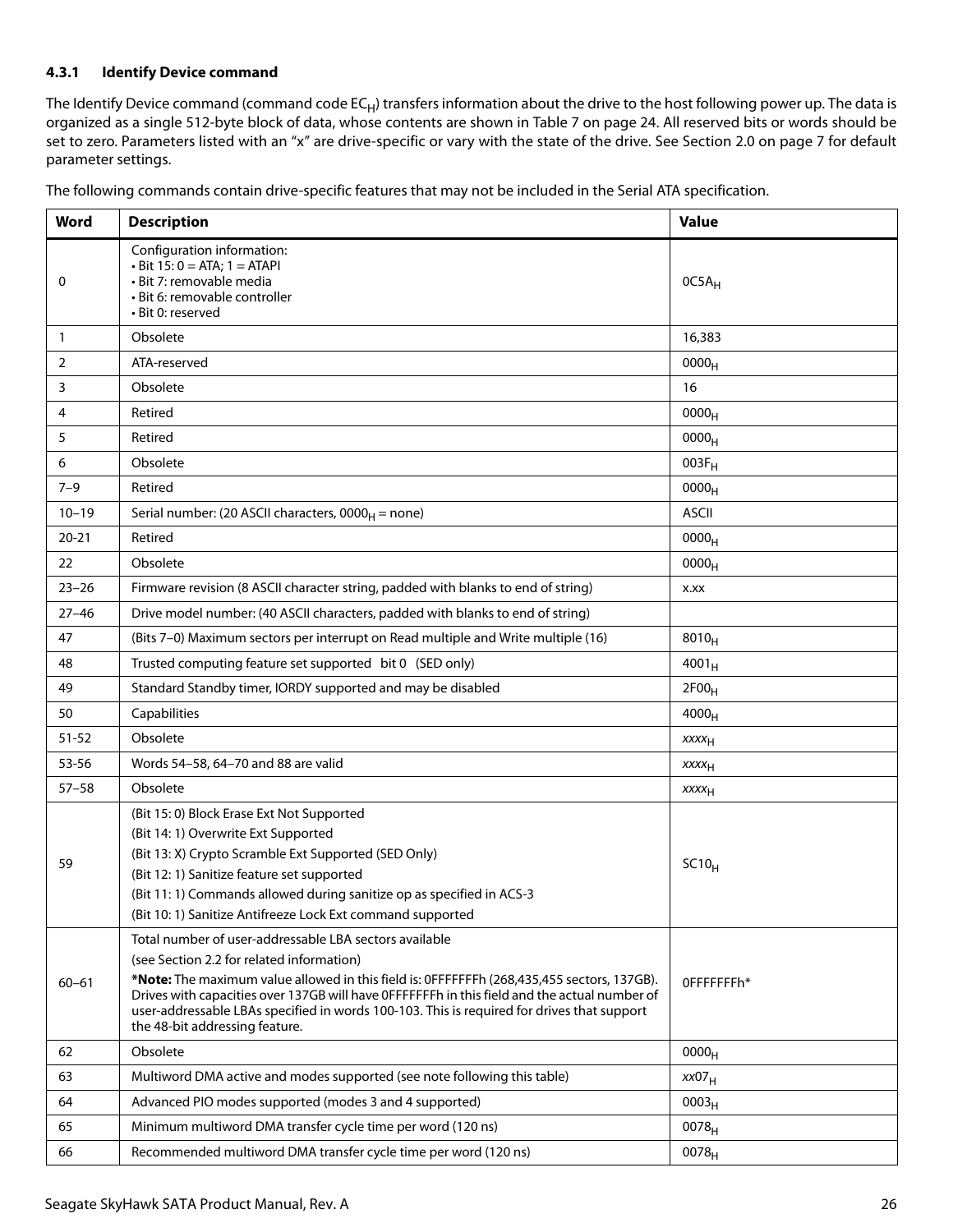| Word        | <b>Description</b>                                                                                                                                                                                                             | <b>Value</b>                         |
|-------------|--------------------------------------------------------------------------------------------------------------------------------------------------------------------------------------------------------------------------------|--------------------------------------|
| 67          | Minimum PIO cycle time without IORDY flow control (240 ns)                                                                                                                                                                     | $0078_{H}$                           |
| 68          | Minimum PIO cycle time with IORDY flow control (120 ns)                                                                                                                                                                        | $0078_H$                             |
| 69          | Additional supported                                                                                                                                                                                                           | $0008_{H}$                           |
| $70 - 74$   | ATA-reserved                                                                                                                                                                                                                   | 0000 <sub>H</sub>                    |
| 75          | Queue depth                                                                                                                                                                                                                    | $001F_H$                             |
| 76          | Serial ATA capabilities                                                                                                                                                                                                        | 8D0E <sub>H</sub>                    |
| 77          | (Bit 6:1) Send/Receive FPDMA Queued Commands Supported                                                                                                                                                                         | xx4x <sub>H</sub>                    |
| 78          | Serial ATA features supported                                                                                                                                                                                                  | <b>XXXX<sub>H</sub></b>              |
| 79          | Serial ATA features enabled                                                                                                                                                                                                    | <b>XXXX<sub>H</sub></b>              |
| 80          | Major version number                                                                                                                                                                                                           | $07F0_H$                             |
| 81          | Minor version number                                                                                                                                                                                                           | $0060_H$                             |
| 82          | Command sets supported                                                                                                                                                                                                         | $306B_H$                             |
| 83          | Command sets supported                                                                                                                                                                                                         | $7561_H$                             |
| 84          | Command sets support extension (see note following this table)                                                                                                                                                                 | $6173_H$                             |
| 85          | Command sets enabled                                                                                                                                                                                                           | 3069 <sub>H</sub>                    |
| 86          | Command sets enabled                                                                                                                                                                                                           | $B441_H$                             |
| 87          | Command sets enable extension                                                                                                                                                                                                  | $6173_H$                             |
| 88          | Ultra DMA support and current mode (see note following this table)                                                                                                                                                             | $xx7F_H$                             |
| 89          | Security erase time                                                                                                                                                                                                            | XXXH                                 |
| 90          | Enhanced security erase time                                                                                                                                                                                                   | XXXH                                 |
| 92          | Master password revision code                                                                                                                                                                                                  | FFFE <sub>H</sub>                    |
| 93          | Hardware reset value                                                                                                                                                                                                           | XXXH                                 |
| $95 - 99$   | ATA-reserved                                                                                                                                                                                                                   | 0000 <sub>H</sub>                    |
| $100 - 103$ | Total number of user-addressable LBA sectors available (see Section 2.2 for related informa-<br>tion). These words are required for drives that support the 48-bit addressing feature. Maxi-<br>mum value: 0000FFFFFFFFFFFFFh. | $ST10000VX0004 = 7,814,037,168$      |
| 104-105     | ATA-reserved                                                                                                                                                                                                                   | 0000 <sub>H</sub>                    |
| 106         | Physical/Logical sector size                                                                                                                                                                                                   | 6003 <sub>H</sub>                    |
| 107         | ATA-reserved                                                                                                                                                                                                                   | 0000 <sub>H</sub>                    |
| 108-111     | The mandatory value of the world wide name (WWN) for the drive.<br>NOTE: This field is valid if word 84, bit 8 is set to 1 indicating 64-bit WWN support.                                                                      | Each drive will have a unique value. |
| $112 - 118$ | ATA-reserved                                                                                                                                                                                                                   | 0000 <sub>H</sub>                    |
| 119         | Commands and feature sets supported                                                                                                                                                                                            | $41DE_H$                             |
| 120         | Commands and feature sets supported or enabled                                                                                                                                                                                 | $409C_H$                             |
| 121-127     | ATA-reserved                                                                                                                                                                                                                   | 0000 <sub>H</sub>                    |
| 128         | Security status                                                                                                                                                                                                                | $0021_H$                             |
| 129-159     | Seagate-reserved                                                                                                                                                                                                               | <b>XXXX<sub>H</sub></b>              |
| $160 - 205$ | ATA-reserved                                                                                                                                                                                                                   | 0000 <sub>H</sub>                    |
| 206         | SCT Command Transport command set.<br>If bit 0 is set to one, then the device supports SCT Command Transport.<br>Bits 7:2 indicate individual SCT feature support.                                                             | $xxBD_H$                             |
| 207-254     | ATA-reserved                                                                                                                                                                                                                   | 0000 <sub>H</sub>                    |
| 255         | Integrity word                                                                                                                                                                                                                 | xxA5 <sub>H</sub>                    |

Note See the bit descriptions below for words 63, 84, and 88 of the Identify Drive data.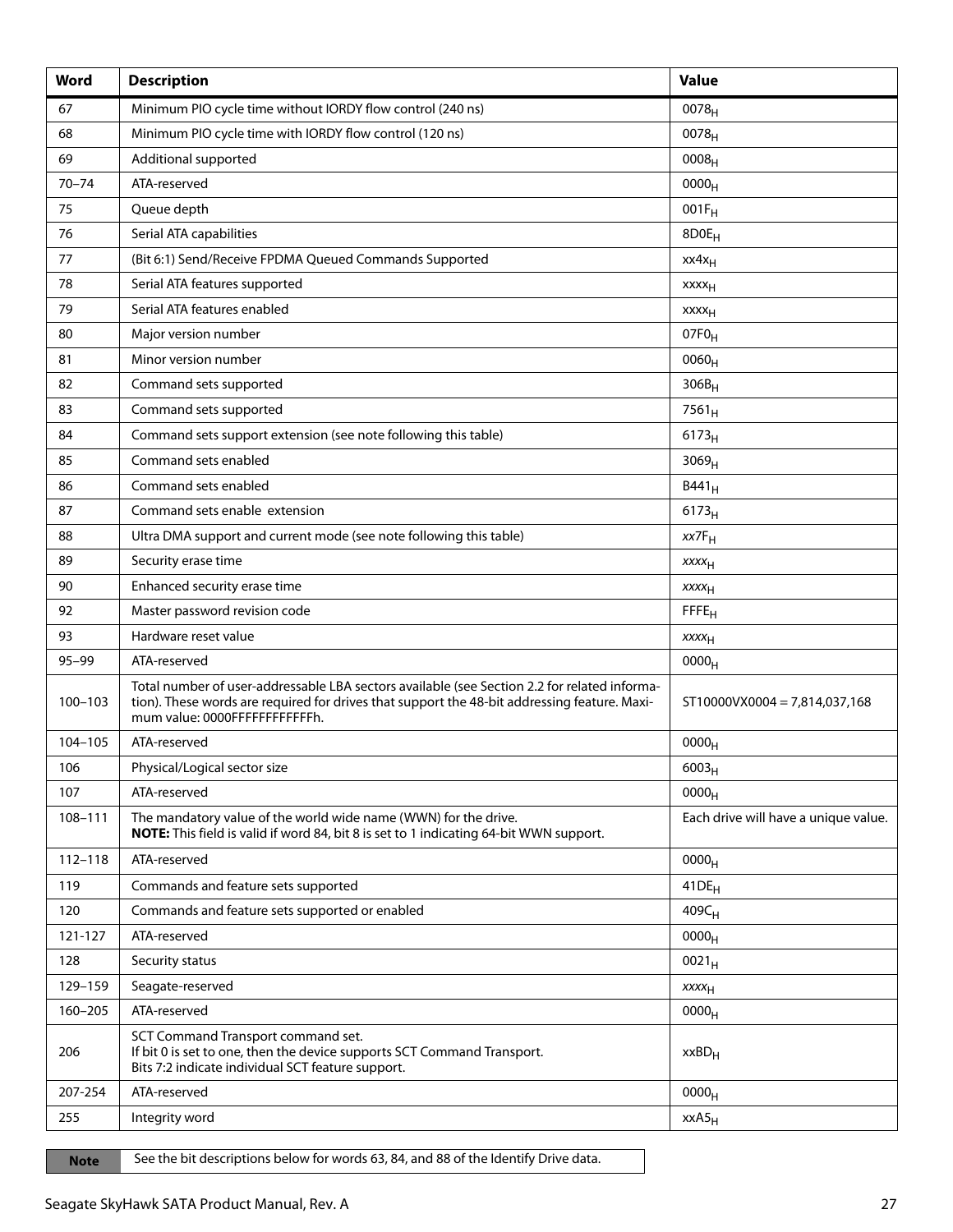| Description (if bit is set to 1) |                                                                      |  |  |  |
|----------------------------------|----------------------------------------------------------------------|--|--|--|
| Bit                              | Word 63                                                              |  |  |  |
| 0                                | Multiword DMA mode 0 is supported.                                   |  |  |  |
| 1                                | Multiword DMA mode 1 is supported.                                   |  |  |  |
| 2                                | Multiword DMA mode 2 is supported.                                   |  |  |  |
| 8                                | Multiword DMA mode 0 is currently active.                            |  |  |  |
| 9                                | Multiword DMA mode 1 is currently active.                            |  |  |  |
| 10                               | Multiword DMA mode 2 is currently active.                            |  |  |  |
| Bit                              | Word 84                                                              |  |  |  |
| 0                                | SMART error logging is supported.                                    |  |  |  |
| 1                                | SMART self-test is supported.                                        |  |  |  |
| 2                                | Media serial number is supported.                                    |  |  |  |
| 3                                | Media Card Pass Through Command feature set is supported.            |  |  |  |
| 4                                | Streaming feature set is supported.                                  |  |  |  |
| 5                                | GPL feature set is supported.                                        |  |  |  |
| 6                                | WRITE DMA FUA EXT and WRITE MULTIPLE FUA EXT commands are supported. |  |  |  |
| 7                                | WRITE DMA QUEUED FUA EXT command is supported.                       |  |  |  |
| 8                                | 64-bit World Wide Name is supported.                                 |  |  |  |
| $9 - 10$                         | Obsolete.                                                            |  |  |  |
| $11 - 12$                        | Reserved for TLC.                                                    |  |  |  |
| 13                               | IDLE IMMEDIATE command with IUNLOAD feature is supported.            |  |  |  |
| 14                               | Shall be set to 1.                                                   |  |  |  |
| 15                               | Shall be cleared to 0.                                               |  |  |  |
| Bit                              | Word 88                                                              |  |  |  |
| 0                                | Ultra DMA mode 0 is supported.                                       |  |  |  |
| 1                                | Ultra DMA mode 1 is supported.                                       |  |  |  |
| 2                                | Ultra DMA mode 2 is supported.                                       |  |  |  |
| 3                                | Ultra DMA mode 3 is supported.                                       |  |  |  |
| 4                                | Ultra DMA mode 4 is supported.                                       |  |  |  |
| 5                                | Ultra DMA mode 5 is supported.                                       |  |  |  |
| 6                                | Ultra DMA mode 6 is supported.                                       |  |  |  |
| 8                                | Ultra DMA mode 0 is currently active.                                |  |  |  |
| 9                                | Ultra DMA mode 1 is currently active.                                |  |  |  |
| 10                               | Ultra DMA mode 2 is currently active.                                |  |  |  |
| 11                               | Ultra DMA mode 3 is currently active.                                |  |  |  |
| 12                               | Ultra DMA mode 4 is currently active.                                |  |  |  |
| 13                               | Ultra DMA mode 5 is currently active.                                |  |  |  |
| 14                               | Ultra DMA mode 6 is currently active.                                |  |  |  |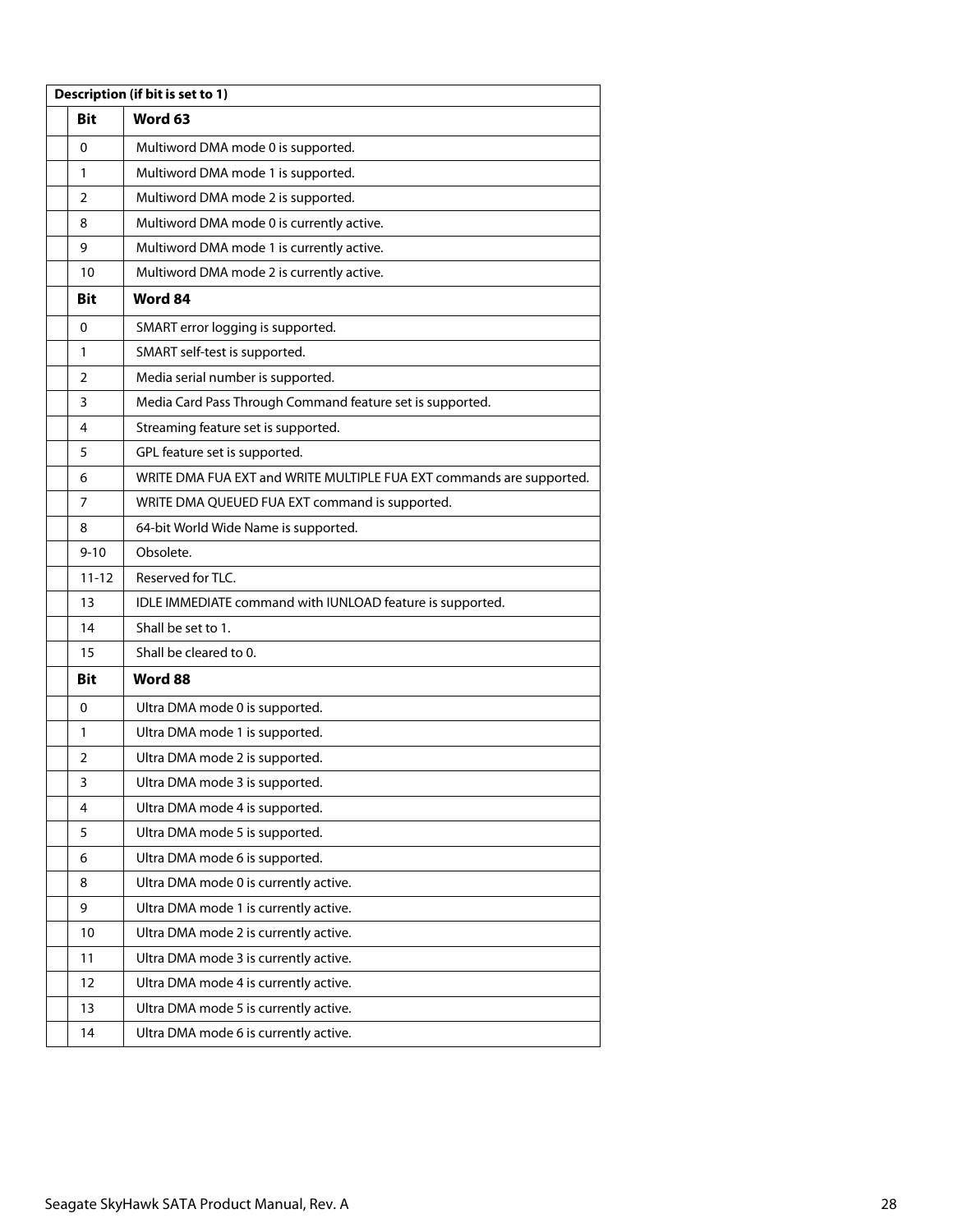#### <span id="page-29-0"></span>**4.3.2 Set Features command**

This command controls the implementation of various features that the drive supports. When the drive receives this command, it sets BSY, checks the contents of the Features register, clears BSY and generates an interrupt. If the value in the register does not represent a feature that the drive supports, the command is aborted. Power-on default has the read look-ahead and write caching features enabled. The acceptable values for the Features register are defined as follows

#### *Table 8 Set Features command values*

- $02_H$  Enable write cache (default).
- $03<sub>H</sub>$ Set transfer mode (based on value in Sector Count register).
- Sector Count register values:
	- $00_H$  Set PIO mode to default (PIO mode 2).
	- 01 $_{\rm H}$  Set PIO mode to default and disable IORDY (PIO mode 2).
	- 08H PIO mode 0
	- 09<sub>H</sub> PIO mode 1
	- 0A<sub>H</sub> PIO mode 2
	- 0B<sub>H</sub> PIO mode 3
	- $OC_H$  PIO mode 4 (default)
	- $20_H$  Multiword DMA mode 0
	- $21_H$  Multiword DMA mode 1
	- 22<sub>H</sub> Multiword DMA mode 2
	- 40H Ultra DMA mode 0
	- $41_H$  Ultra DMA mode 1
	- 42<sub>H</sub> Ultra DMA mode 2
	- 43<sub>H</sub> Ultra DMA mode 3
	- 44<sub>H</sub> Ultra DMA mode 4
	- $45<sub>H</sub>$  Ultra DMA mode 5
	- $46_H$  Ultra DMA mode 6
- 10<sub>H</sub> Enable use of SATA features
- $55<sub>H</sub>$  Disable read look-ahead (read cache) feature.
- 82<sub>H</sub> Disable write cache
- $90<sub>H</sub>$  Disable use of SATA features
- $AA_H$  Enable read look-ahead (read cache) feature (*default*).
- $F1_H$  Report full capacity available

**Note** At power-on, or after a hardware or software reset, the default values of the features are as indicated above.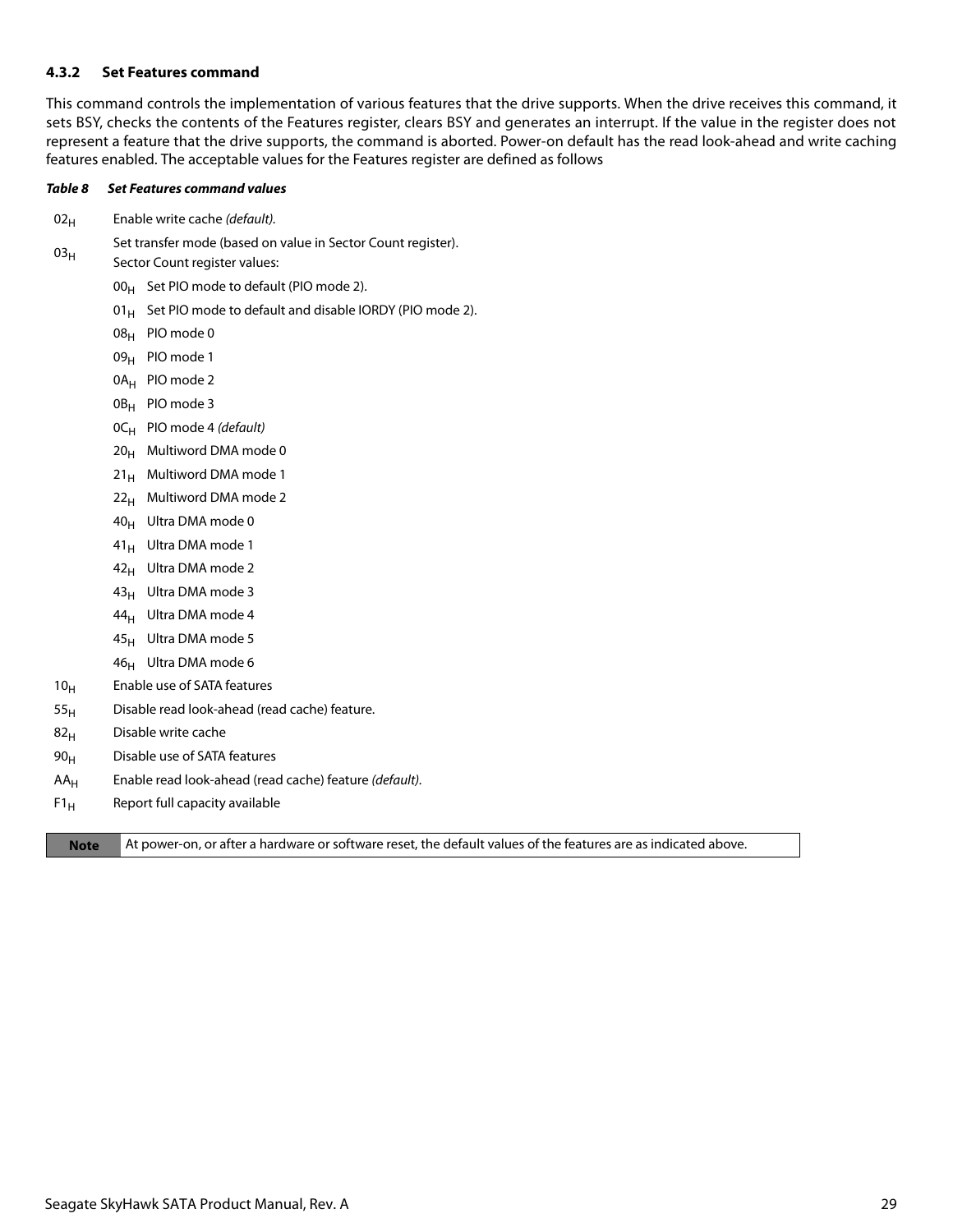#### <span id="page-30-0"></span>**4.3.3 S.M.A.R.T. commands**

S.M.A.R.T. provides near-term failure prediction for disk drives. When S.M.A.R.T. is enabled, the drive monitors predetermined drive attributes that are susceptible to degradation over time. If self-monitoring determines that a failure is likely, S.M.A.R.T. makes a status report available to the host. Not all failures are predictable. S.M.A.R.T. predictability is limited to the attributes the drive can monitor. For more information on S.M.A.R.T. commands and implementation, see the Draft ATA-5 Standard.

SeaTools diagnostic software activates a built-in drive self-test (DST S.M.A.R.T. command for  $D4_H$ ) that eliminates unnecessary drive returns. The diagnostic software ships with all new drives and is also available at: [http://www.seagate.com/support/downloads/seatools/](http://www.seagate.com/support/downloads/seatools/ ).

This drive is shipped with S.M.A.R.T. features disabled. Users must have a recent BIOS or software package that supports S.M.A.R.T. to enable this feature. The table below shows the S.M.A.R.T. command codes that the drive uses.

| Code in features register | S.M.A.R.T. command                               |
|---------------------------|--------------------------------------------------|
| D0 <sub>H</sub>           | S.M.A.R.T. Read Data                             |
| $D2_H$                    | S.M.A.R.T. Enable/Disable Attribute Autosave     |
| D3 <sub>H</sub>           | S.M.A.R.T. Save Attribute Values                 |
| $D4_H$                    | S.M.A.R.T. Execute Off-line Immediate (runs DST) |
| $DS_{H}$                  | S.M.A.R.T. Read Log Sector                       |
| D6 <sub>H</sub>           | S.M.A.R.T. Write Log Sector                      |
| D8 <sub>H</sub>           | S.M.A.R.T. Enable Operations                     |
| D9 <sub>H</sub>           | S.M.A.R.T. Disable Operations                    |
| DA <sub>H</sub>           | S.M.A.R.T. Return Status                         |

#### *Table 9 S.M.A.R.T. commands*

| <b>Note</b> | If an appropriate code is not written to the Features Register, the   |
|-------------|-----------------------------------------------------------------------|
|             | command is aborted and 0x04 (abort) is written to the Error register. |